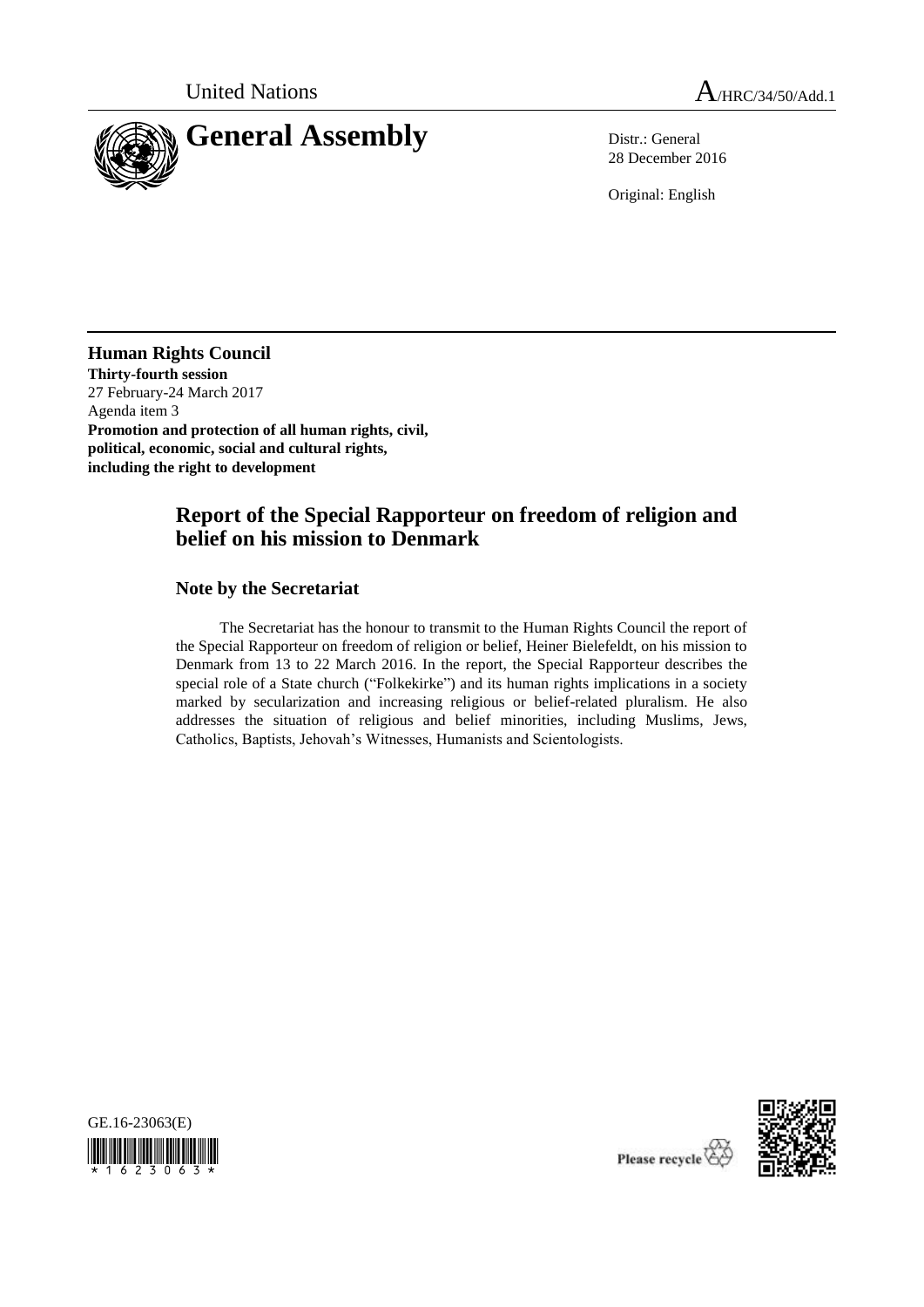# **Report of the Special Rapporteur on freedom of religion and belief on his mission to Denmark**\*

# Contents

| I.    | 3  |
|-------|----|
| П.    | 3  |
| Ш.    | 5  |
| IV.   | 7  |
| V.    | 12 |
| VI.   | 14 |
| VII.  | 14 |
| VIII. | 15 |
| IX.   | 16 |
| X.    | 17 |
| XI.   | 17 |

*Page*

<sup>\*</sup> Circulated in the language of submission only.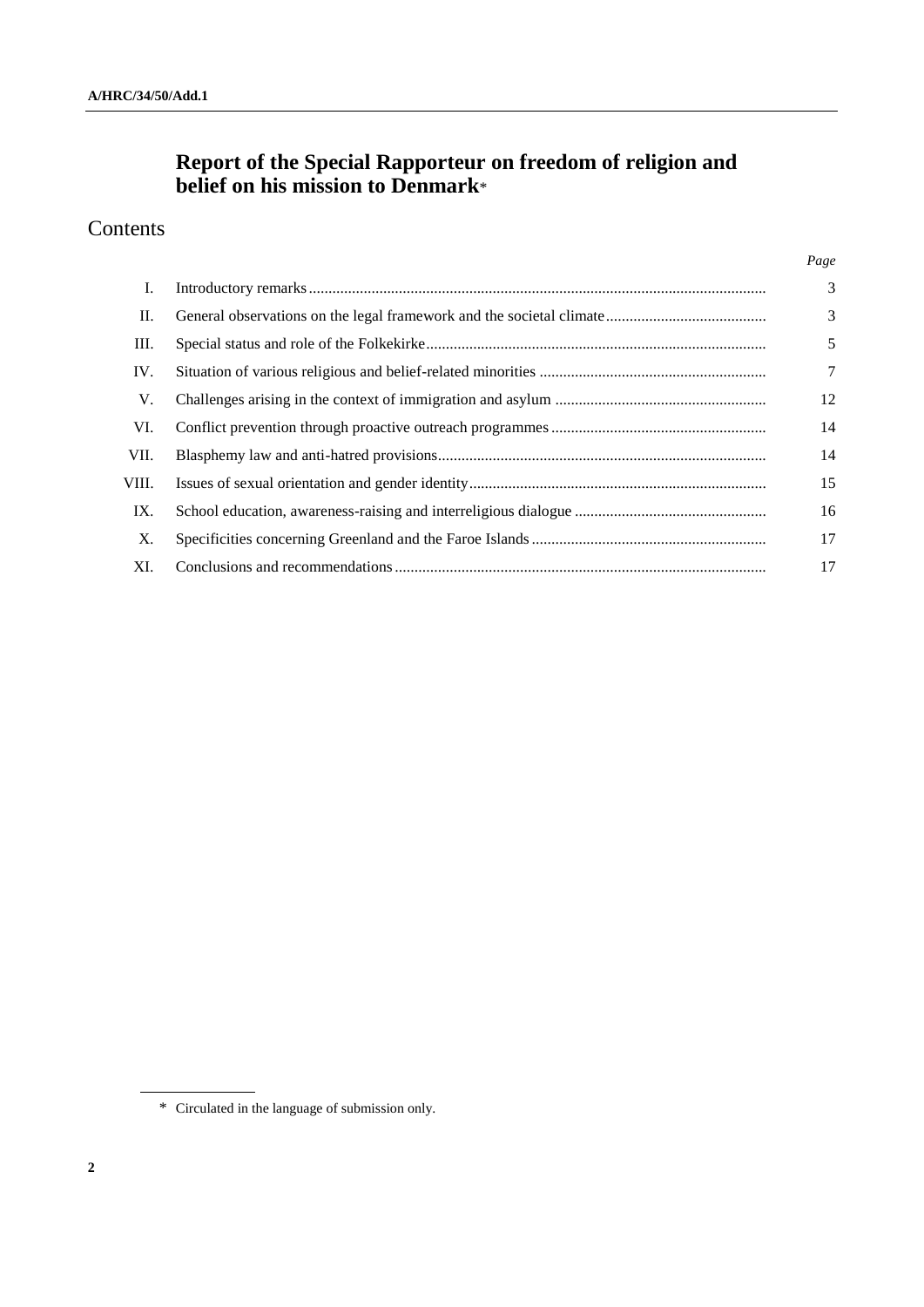# **I. Introductory remarks**

1. The present report reflects the findings of the country visit to Denmark undertaken by the Special Rapporteur on freedom of religion or belief from 13 to 22 March 2016. The Special Rapporteur would like to express his profound gratitude to the Government, in particular the Ministry of Foreign Affairs, for having accepted the request to visit Denmark and to the United Nations team in Copenhagen for its support. Special thanks go to the Danish Institute for Human Rights for the outstanding logistical, organizational and intellectual support it gave to the visit from the earliest stages. The Special Rapporteur is also very grateful to the many government interlocutors from the central and municipal levels, parliamentarians, members of the Supreme Court, a broad range of civil society organizations, academics, members of different religious communities, representatives of indigenous peoples and many others. Discussions, mostly in Copenhagen but also in Aarhus, Harderslev, Odense and Vollsmose, all took place in a frank and relaxed atmosphere.

2. In the previous 30 years of the mandate on freedom of religion or belief, none of the experts had visited officially any of the Scandinavian countries. Hence, such a visit was overdue. More importantly, the Special Rapporteur had been curious to learn about a country traditionally strongly influenced by the Lutheran Evangelical Church, which, according to the Constitution, occupies the special rank of "the Established Church of Denmark" (usually called the "Folkekirke") and to which, until a generation ago, some 95 per cent of the Danish population belonged. He had wanted to better understand the ongoing special role of the Folkekirke in a society marked by increasing religious or beliefrelated pluralism, owing to immigration and globalization, and by a far-reaching process of societal secularization.

3. The Special Rapporteur had furthermore wanted to understand how freedom of religion or belief was perceived in its interrelatedness with other human rights. After the "cartoon crisis" that had occurred around 10 years ago, the relationship between freedom of religion or belief and freedom of expression had been politically contested in Denmark on numerous occasions. Moreover, there had been interesting developments concerning the relationship between freedom of religion or belief and the rights of lesbian, gay, bisexual, transgender or intersex persons.

# **II. General observations on the legal framework and the societal climate**

4. Freedom of religion or belief is a tangible reality in Denmark. Everyone can openly say what they believe or not believe and freely practise their religions or beliefs as individuals and in community with others, both in private and in public. Everyone with whom the Special Rapporteur met during the mission shared this positive assessment. Even those who expressed certain concerns or worries did not question the generally liberal atmosphere in Denmark.

5. Article 67 of the Danish Constitution provides that "citizens shall be at liberty to form congregations for the worship of God in a manner which is in accordance with their convictions, provided that nothing contrary to good morals or public order shall be taught or done". That wording was established in 1849 and has not been changed in any of the subsequent amendments to the Constitution. When compared with modern formulations of freedom of religion or belief, the wording of article 67 appears quite narrow. While the focus of the positive provision lies on "the worship of God", the stipulation that "nothing at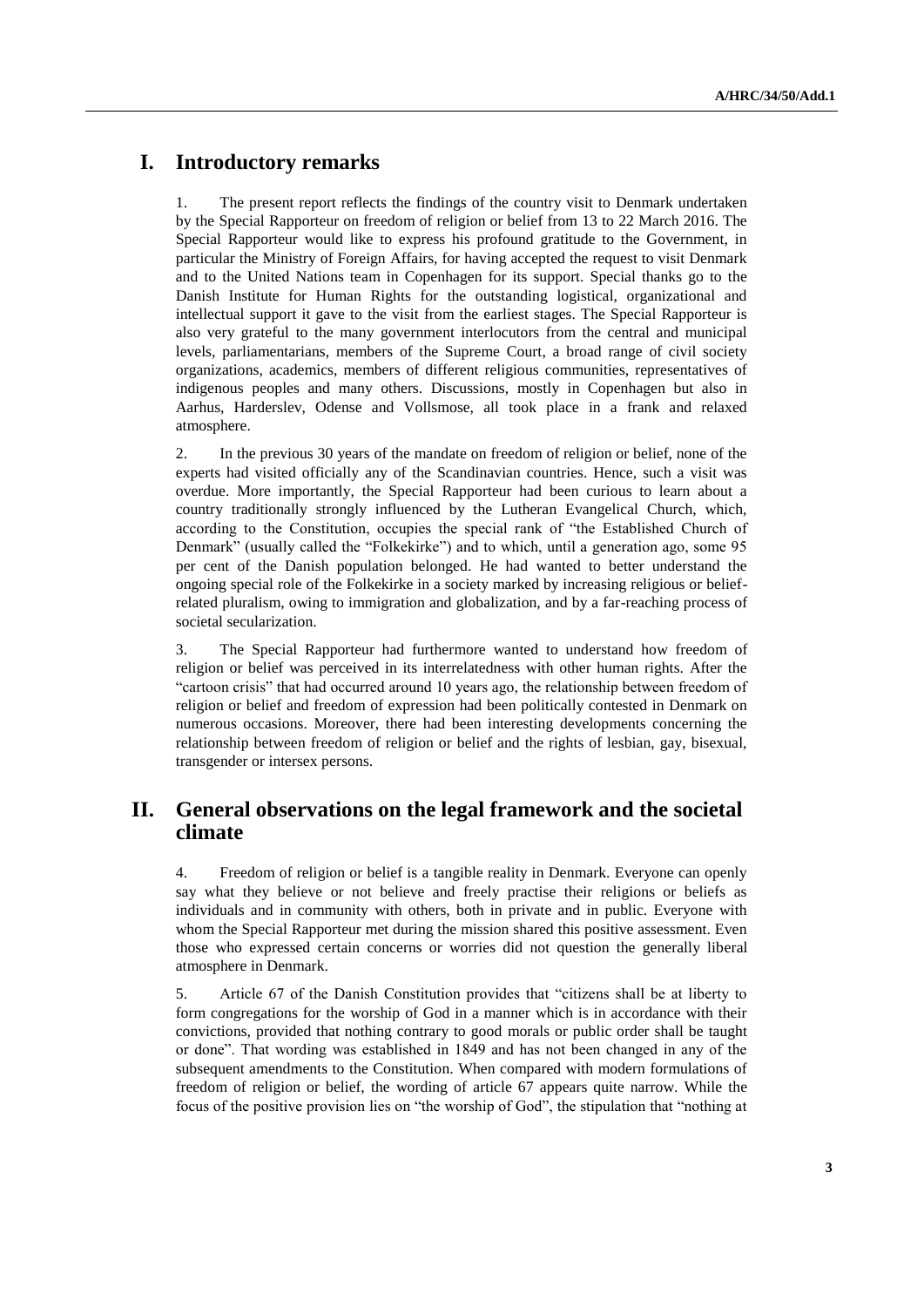variance with good morals or public order shall be taught or done" sounds very restrictive in that it gives the State a broad margin for imposing limitations. International standards cover a wider range of aspects of freedom of religion or belief, including the rights to have or to adopt a religion or belief and to manifest it in worship, observance, practice and teaching. Furthermore, they include theistic and non-theistic beliefs, in contrast to the reference in the Danish Constitution to "the worship of God". In order to remain in line with European and international conventions that Denmark has ratified — in particular article 9 of the Convention for the Protection of Human Rights and Fundamental Freedoms and article 18 of the International Covenant on Civil and Political Rights — article 67 of the Constitution requires a broad interpretation of the scope of protection (i.e. beyond "the worship of God") and a cautious interpretation of the limitation clause.

6. Freedom of religion or belief has a strong community dimension, which explicitly comes to the fore in the constitutional right to "form congregations". In Denmark, religious communities do not need any registration or official permission to run their community affairs. When wishing to obtain a legal personality status that would allow them to develop a more sustainable community infrastructure, they have various options. Those who prefer to keep a certain distance from the State can register as private associations without difficulty. Those who wish to celebrate marriages within their communities with immediate legal effect under the Danish marriage law (which is a secular law) need the status of a "recognized" or "acknowledged" religious community. Until 1970, such an act of "recognition" was given by royal decree; since 1970 it is the Ministry for Ecclesiastical Affairs that grants "acknowledgment", the effects of which come close to those of the previous recognition procedure. One of the advantages connected to such a status is the possibility to deduct contributions from the annual tax declaration.

7. Currently, around 160 communities from very diverse backgrounds enjoy recognition or acknowledgement status. Cases of denial of acknowledgement have been rare; one example is the Church of Scientology, whose applications were turned down in 1971 and 1984; another application by Scientology was withdrawn by the applicant organization itself in 2000. The criteria for granting acknowledgment are currently in a process of evaluation and reform led by a special commission. There is suspicion among certain groups that it could be used to strip religious communities of their recognition, which, under the existing law, is possible only in exceptional circumstances.

8. The three-tier system of different status positions culminates in the special rank occupied by the Evangelical Lutheran Church. Article 4 of the Constitution provides "the Evangelical Lutheran Church shall be the Established Church of Denmark, and as such shall be supported by the State". That article is in the first part of the Constitution, which defines the pillars on which the entire State rests: the Danish territory (article 1); the constitutional monarchy (article 2); the legislative, executive and judicial powers (article 3); and the Established Church of Denmark (article 4), usually referred to as the "People's Church" (or "Folkekirke").

9. The existing system is obviously non-egalitarian. While virtually no one questions the spirit of freedom that prevails in Denmark, including in the area of religion or belief, the principle of equality certainly does not govern the treatment of diverse religious communities. This is in stark contrast to the everyday culture in Denmark, which indeed is markedly egalitarian. However, while the principles of equality and non-discrimination chiefly apply to individuals, they obviously do not define the way in which the diversity of religious communities is normatively structured in Denmark. In some discussions, the Special Rapporteur heard this turned into a Danish rhyme: "frihed, men ikke lighed" (meaning "freedom, but not equality"). This non-egalitarian treatment has caused frustration felt by religious or belief-related minorities.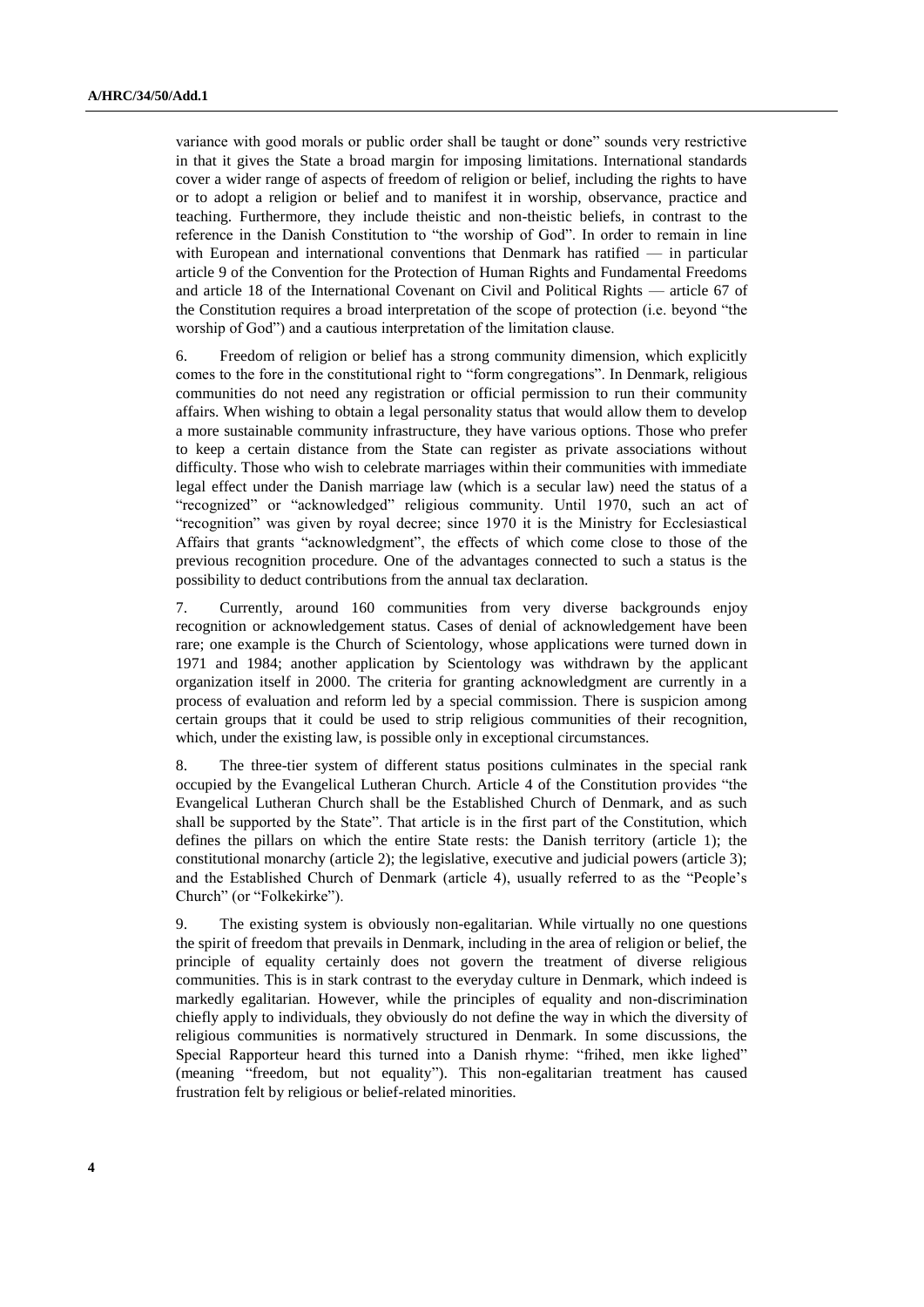10. Moreover, the understanding of religion and belief in Denmark very much focuses on the dimension of the person's inner conviction. This seems to echo a Lutheran understanding of redemption through faith alone ("sola fide"). As a result, aspects of ritual or ceremonial religious practice are relegated into a mere external sphere, which allegedly has less relevance and is less worthy of recognition. From the perspective of non-Christian religions, this can become worrisome. Two issues arose in various talks over the visit, namely, the ban on ritual slaughter without prior stunning of the animal, enacted in February 2014, and public demands to outlaw religiously-motivated circumcision of male infants (see paras. 22-35 below). At the same time, the Special Rapporteur sees the difficulties that Jews and Muslims face in exercising their religious rites in relation to ritual slaughtering and circumcision as possible examples of an overly narrow understanding of what religion can entail and, accordingly, what freedom of religion or belief as a human right should cover. In order to find out what actually matters religiously to various communities, the culture of trustful communication between State authorities and religious communities is crucial and should be further cherished.

11. Public demands for the banning of religiously motivated male circumcision may also be paradigmatic of a societal discourse that can become quite polarized and hostile towards certain minorities, in particular in social media. The experiences shared by members of religious minorities confirmed that many of the challenges with regard to religious freedom that people currently face in Denmark — as in other Western European countries — stem from a lack of trustful communication within the society. This exacerbates negative stereotypes and hostility that members of religious minorities — in particular Muslims, who are often associated to terrorism and discrimination against women — suffer on a daily basis, with the result that they may feel increasingly alienated from the rest of society. In order to prevent cultural clashes around issues and promote mutual understanding, it is imperative not only to encourage more interreligious dialogue in the traditional understanding, which typically focuses on the "classical" monotheistic religions, but also to address and include those growing parts of the society that may describe themselves as non-believers or "religiously unmusical".

## **III. Special status and role of the Folkekirke**

12. In European societies, the existing structures of an official or established Church are often perceived as an anachronistic relict. Scandinavian countries, too, have recently seen processes of disentanglement of State and Church, with the purpose of creating more autonomy for the Lutheran Evangelical Church, which has had an overwhelmingly strong impact on the history and culture of all of the Nordic countries. In 2000, Sweden finally separated State and Church and, in Norway, a similar process that started a few years ago is expected to lead to a formally independent Church in 2017.

13. The situation in Denmark is different. In spite of low rates of regular church attendance and a gradually declining percentage of membership, which currently still lies around 80 per cent of the population, the special status of the Evangelical Lutheran Church as the People's Church (Folkekirke), as entrenched in article 4 of the Constitution, remains mostly unchallenged. The ongoing strong role of the Folkekirke with broad membership in a society that has become one of the most secularized worldwide presents a puzzle. It may become somewhat less paradoxical if we assume that, for many people, their appreciation of the Folkekirke may rest more on its role as a central element of Danish society and its cultural identity and less on its function as an institution of faith in the narrow sense. Be that as it may, calls for a formal separation between State and Church, albeit sometimes voiced, have never received much public attention, and court cases brought against the existing system have been both rare and unsuccessful.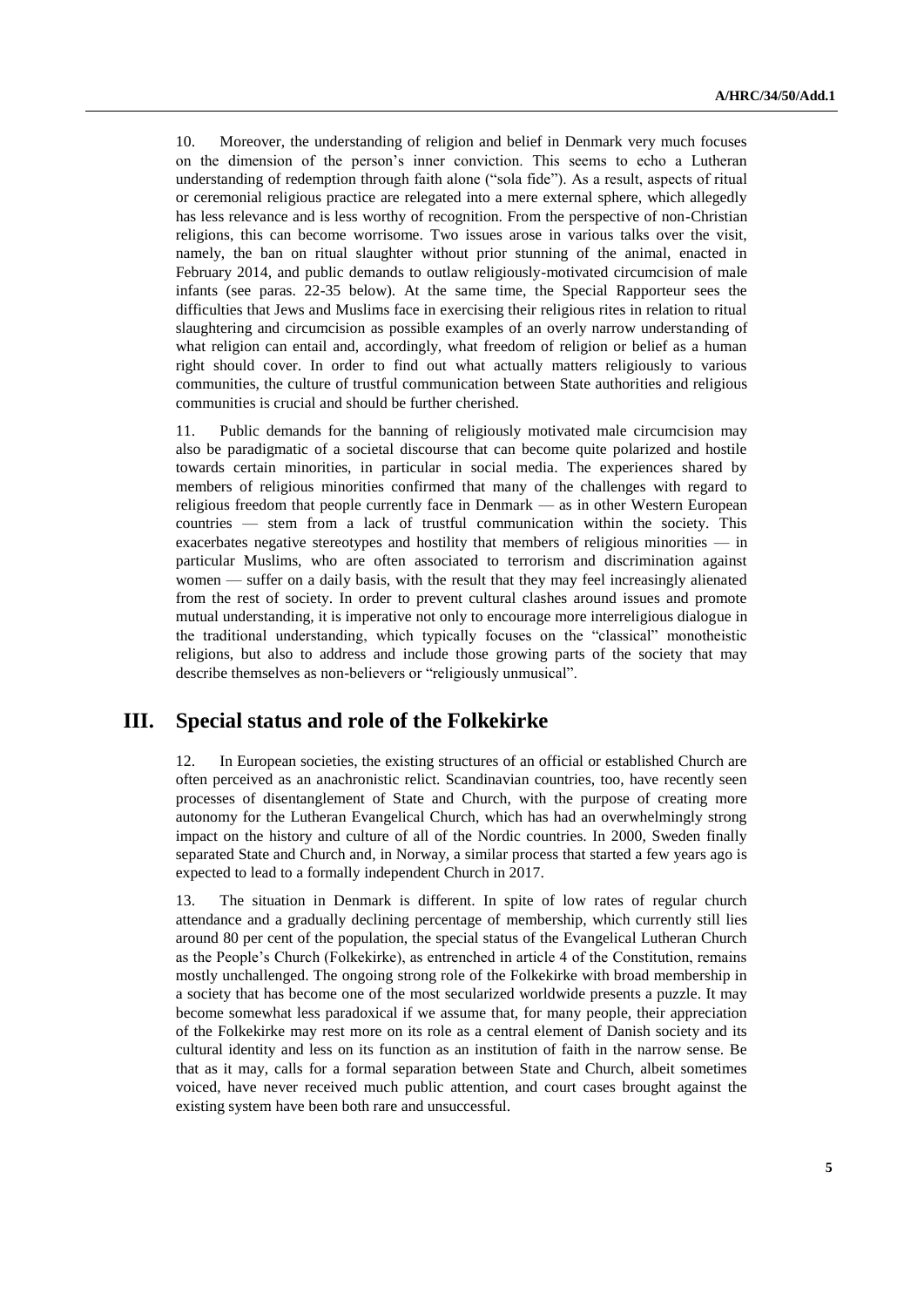14. Apparently, the Danish population generally appreciates the Folkekirke within a positive narrative of national identity, liberalization and democratization. Within that narrative of State and Church, Nikolai Fredrik Severin Grundtvig (1783-1872), a philosopher, theologian, poet, educationalist and liberal politician, plays an outstanding role. According to Grundtvig, the State should respectfully serve the Church and keep it open for a broad participation of the people, which mainly takes place at the parish level. Without abolishing the clerical hierarchy within the Church, culminating in the 10 Bishops of the Folkekirke, the State is supposed to ensure that Church affairs remain in line with the general democratic development of the country and to facilitate active participation of the people in decision-making procedures, especially at the parish level. The idea seems to be that the democratic State legitimized by the Danish people has the mandate to uphold the inclusive nature of the Danish Folkekirke against possible tendencies of sectarian closure.

15. A main factor that might have enabled the survival of the Folkekirke into the twenty-first century is its culture of broad consultation. While the formal responsibility for church affairs rests with the State — i.e., Parliament and the Ministry for Ecclesiastical Affairs — theological authorities, in particular the Bishops, and the representation of parishes, have generally been consulted before decisions affecting the Church have been taken.

16. In keeping with article 4 of the Constitution, the Folkekirke receives financial support directly from the State budget. While the bulk of the Folkekirke's budget rests on the Church tax, which is paid only by members of the Church, around 10 per cent of the Church's annual resources stem from the general State budget, to which members and nonmembers contribute. The assumption underlying this regulation is that taxpayers should finance certain public functions that the Church undertakes for society as a whole, including birth registrations and the management of cemeteries, almost all of which are owned by the Church. The Church also celebrates marriages, which have direct legal effect under the Danish (secular) marriage law. As already mentioned, however, the right to conduct legally valid marriage ceremonies is not a privilege of the Folkekirke alone; it is an option for all those religious communities that enjoy the status as a "recognized" or "acknowledged" community.

17. While a move towards the complete separation of Church and State does not seem to be a priority demand by society, discussions have taken place both within the political arena and within the Church itself. Those defending the existing system of an established Church in politics may do so from different motives. Whereas more conservative-leaning people may wish to preserve the cultural identity of the country, not least as a reaction to immigration and pluralization, people with more liberal or socialist views may appreciate the structure of the Folkekirke as an interesting model to keep the State's control over the Church as a way to encourage liberal and democratic developments (such as same-sex marriages) within religious communities. Paradoxically, some even see the State-controlled Lutheran Folkekirke as a guarantor of the "secular" nature of the State — in keeping with Luther's clear conceptual separation between spiritual and temporal authorities as laid down in his doctrine of the "two regiments". However, the Special Rapporteur also met with politicians, including members of Parliament, who criticize the existing involvement of the State in Church affairs as an irregularity that they think should be corrected in the long run. Reportedly, such critical views are more widespread among the younger generation of politicians in various political parties.

18. The fact that Denmark as a whole has become more pluralistic owing to immigration, diversification, secularization and other factors can play into the hands of both sides. Those in favour of upholding the existing structure may further appreciate the Folkekirke as an anchor of stability, identity and a model for preventing sectarian radicalization, while those advocating for a reform may argue that, in an increasingly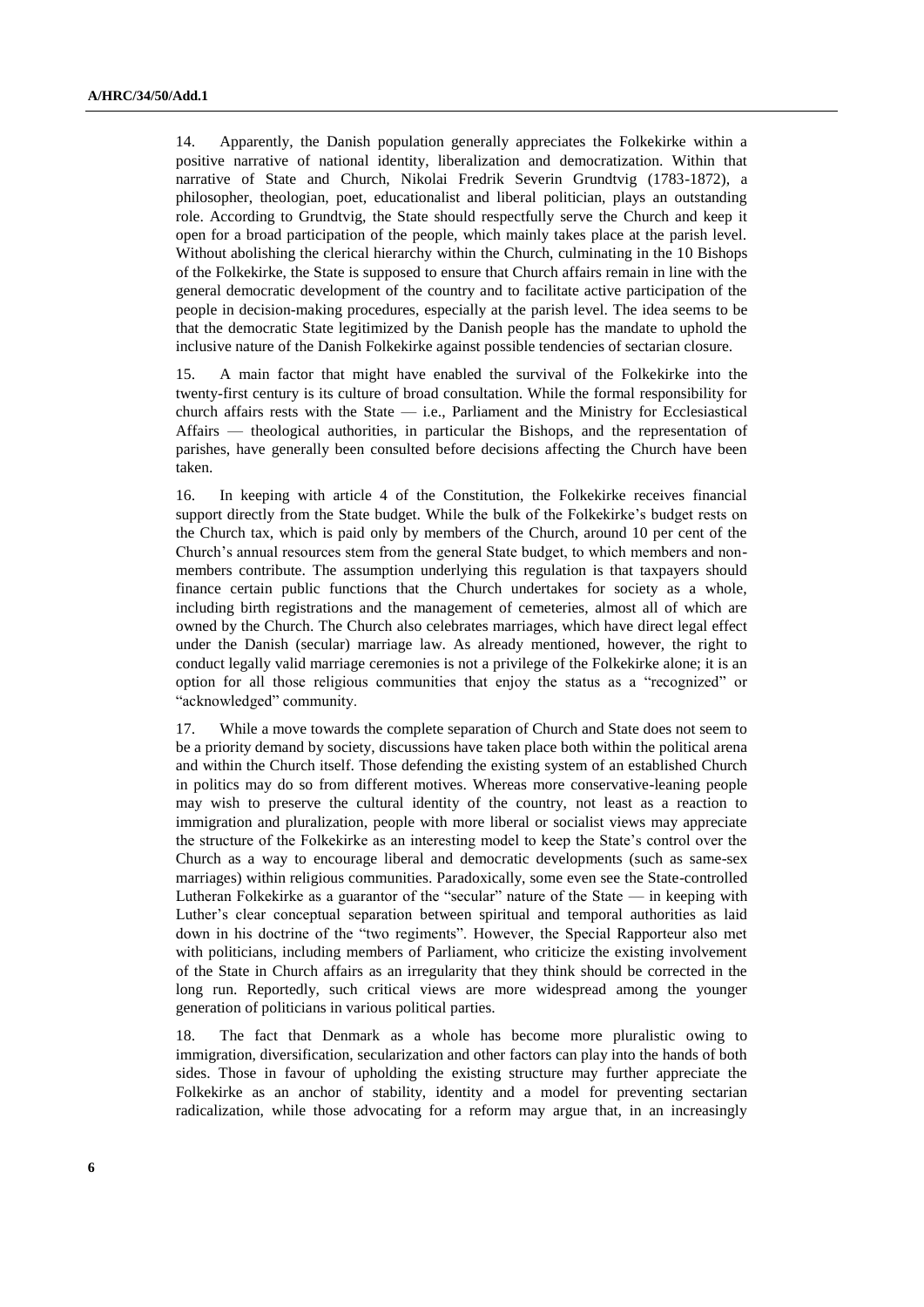pluralistic society, the special status of the Folkekirke gives rise to new issues of fairness, equality and non-discrimination, which will more and more erode the plausibility of a system of one established Church. This latter position was regularly voiced in discussions with members of religious minorities.

19. Similar debates also take place within the Folkekirke itself. In the eyes of reform advocates, a formally enshrined autonomy, especially on theological issues, for instance, in the shape of a Church council, would enhance the credibility of the Church, whose core function, they say, should rest on teaching, preaching and practising Christianity instead of acting as a broad public service institution. According to one reading of Lutheran theology, amalgamating Christian teaching with national and cultural identity might even ruin authentic faith. Others in turn appreciate the broad outreach of the Folkekirke beyond the shrinking circle of regularly practising Christians as an opportunity that the Church should not abandon. While such different positions on establishment or disestablishment do exist within the Church, they do not seem to create much polarization or divisiveness. Those working in the Church, including members of the clergy, generally weigh the advantages and disadvantages of the conflicting positions in a rather relaxed manner.

20. In a context of increasing hostility and mistrust towards certain minority religions, some interlocutors from the Church have highlighted the potential of the Folkekirke to serve as a bridge between religious minorities and those parts of the society who generally have little understanding for religious concerns and needs, but nonetheless remain in touch with the Church. This bridge-building function may become even more important in a situation in which the presence of Islam in Denmark has caused feelings of unease and even fear among large parts of society. The Special Rapporteur saw impressive examples in which the Folkekirke promotes interreligious dialogue, supports the integration of Muslim immigrants and advocates for the respect of religious freedoms of non-Christians, fulfilling a bridge-building function that helps prevent or ease tensions between religious minorities, in particular Islam, and mainstream society, especially in community-based efforts.

21. The Folkekirke's privileged position within the Danish constitutional system leads to practical situations that can be discriminatory. Burial sites generally belong to the Folkekirke: The Folkekirke charges additional fees for having non-members buried in their cemeteries. However, the Minister of Ecclesiastical Affairs can authorize religious communities outside the Folkekirke to establish their own cemeteries. Birth registry is still managed by the Folkekirke. As a consequence, non-believers or believers of other faiths need to deal at least indirectly with a religious institution that is not their own when they register births and provide their personal and family data to the Folkekirke, not to a neutral State-managed institution.

### **IV. Situation of various religious and belief-related minorities**

### **1. Jewish community of Denmark**

22. Although only around 7,000 Jews live in Denmark, the Jewish community of Denmark enjoys broad appreciation as an old-established component of Danish society, which furthermore fits into a positive narrative. Jews themselves also feel much at home in Denmark. They received formal recognition as early as 1682 and have enjoyed civil rights since 1814. During the Nazi occupation, the majority of Jews living in Denmark were rescued as a result of coordinated efforts taken by many Danes. More recently, after the killing of a Jewish security guard outside the Great Synagogue in Copenhagen in February 2015, Jewish people experienced much solidarity and felt that the narrative of the Danish people protecting the Jews was reinstated in a reassuring way. The Government, too, gave the Jewish community its highest assurances that it would take their protection as a priority.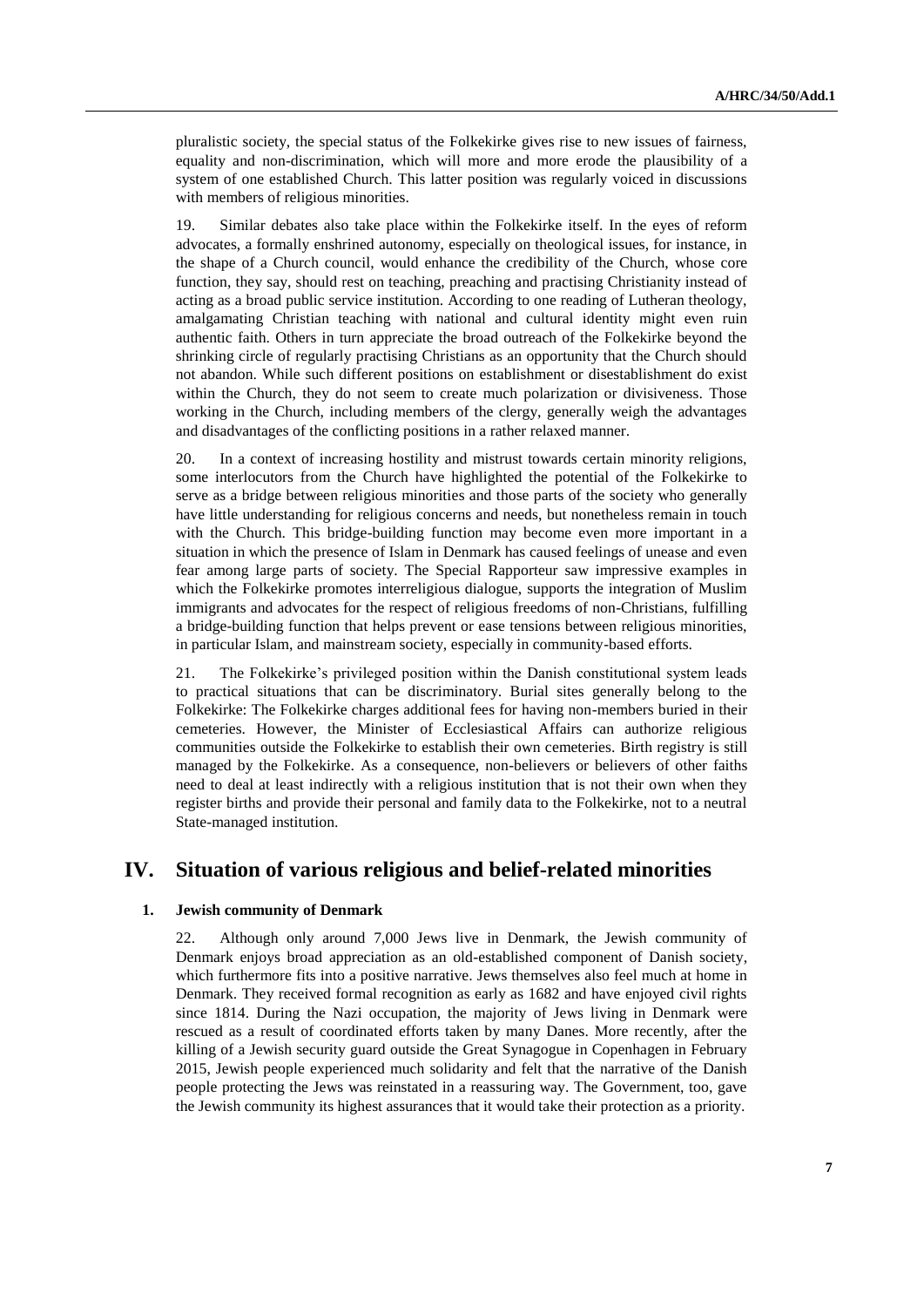23. Nevertheless, members of the Jewish community of Denmark also expressed concerns and a general feeling that the space for their religious practice has been shrinking in recent years. One example is the ban on ritual slaughter without prior stunning of the animal, enacted in February 2014. In practice, this does not prevent Jews from having access to kosher meat, since anyone can still import it from other countries; the same is true for Muslims who import halal meat. However, the ban may put at risk their right to practise their religion when it comes to dietary requirements, as other countries might follow in the prohibition of ritual slaughter without prior stunning of the animal.

24. By far, the biggest worry articulated by representatives of the Jewish Community of Denmark however stems from public demands for outlawing religiously-motivated circumcision of male infants. Those who brought up this concern are afraid that the increasing social hostility towards the practice is putting growing pressure on members of Parliament to impose a legal ban. Worldwide, no State currently forbids this practice in general, and the likelihood that Denmark would actually take such a step seems somewhat remote. However, public demands to outlaw the circumcision of boys have already greatly changed the societal atmosphere. According to opinion polls, a broad majority of the Danish population would favour a ban on circumcision of underage boys, and organizations of medical doctors in Denmark, child rights organizations and the non-governmental organization "Intact" have been very vocal in demanding legislative action in this direction. For most of the religiously practising Jews and Muslims, this would have far-reaching consequences. While Muslims, too, widely practise male circumcision and see it as an essential part of their religious identity, the significance for Jews may be even higher. Although there has always been discussion also within the Jewish community itself, and although some Jewish parents — usually non-religious, "secularized" Jews — decide against circumcising their boys, the overwhelming majority of religiously practising Jews worldwide understand the circumcision of newborn boys as a cornerstone of Jewish identity. Through the practice of circumcision, they see themselves in continuity with their forefathers throughout three millenniums. This is by far the predominant view shared by religious Jews across the various orthodox, conservative and liberal currents within Judaism. For many Jews, a formal ban of circumcision would signal no less that they cannot stay in that country.

25. The effect of the current discussion is very much felt, especially in social media, which can assume an extremely aggressive tone. One member of the Jewish community of Denmark told the Special Rapporteur that he and his wife were currently expecting another child. When it became clear that it would be a girl, they felt very relieved since this would spare them "questioning looks". This example illustrates that public calls for prohibiting circumcision, apart from the question of whether a ban will ever become reality, have already had an impact on the Jewish community of Denmark. This is similarly true for Muslims in Denmark, who also struggle with many other challenges.

26. The issue of circumcision is complex and has many medical, psychological, cultural and religious facets. Controversies exist concerning all these different aspects of the phenomenon. Within the human rights community, too, the circumcision of underage boys has led to an ongoing polarization. It is natural that the issue also becomes a topic of public debate in any democratic country where circumcision is practised, not only in Denmark. However, it is all the more important that those engaging in public debate be aware of the sensitive character of the theme and how deeply it affects many Jews and Muslims in their religious identities.

27. Another topic raised by the Jewish Community of Denmark is the increasing hostility that Jews experience whenever the situation in the Middle East escalates, such as during the Gaza crisis in the summer of 2014. This is an issue that certainly warrants attention, in order for the Jewish community to further feel safe and at home in Denmark. It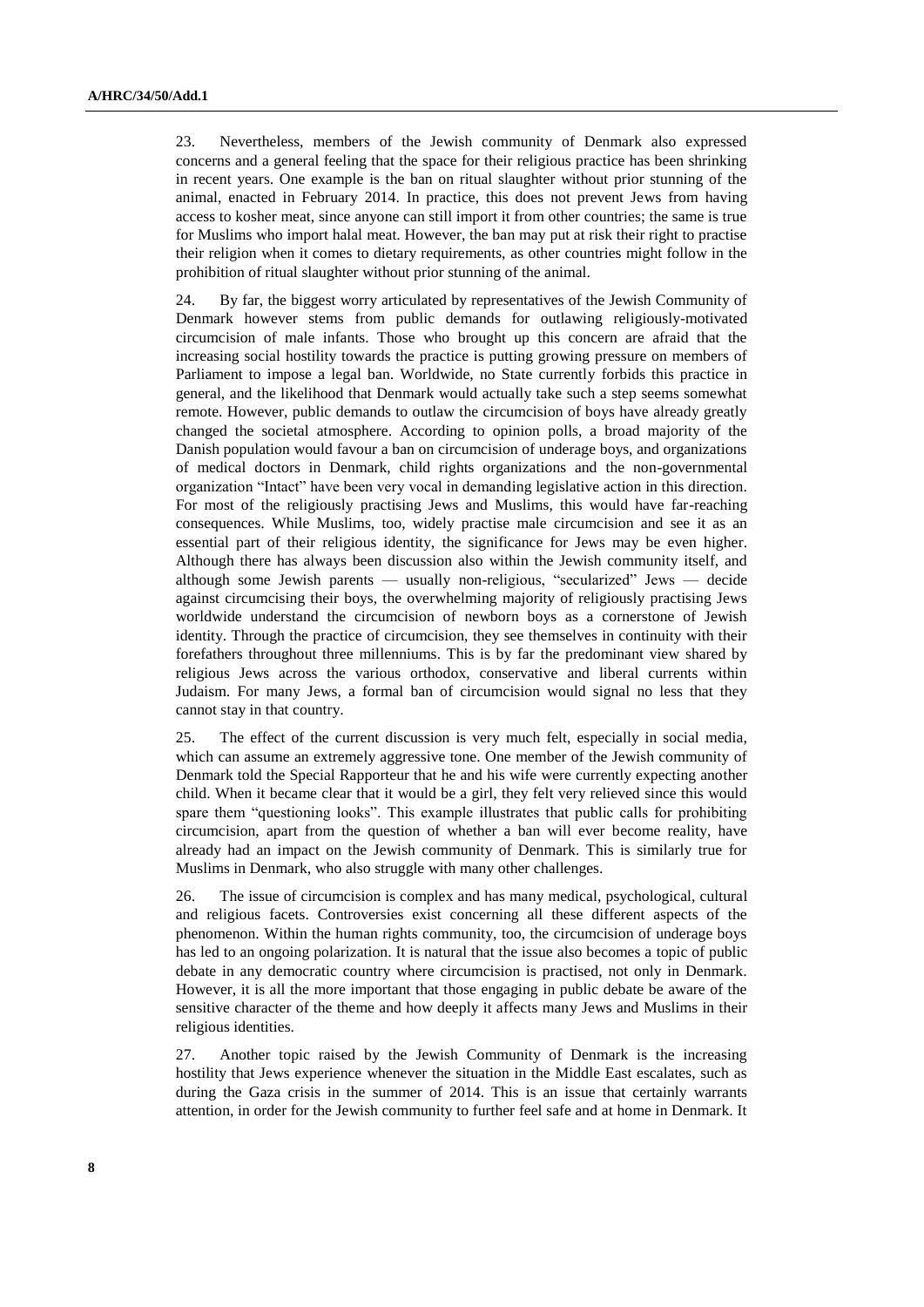also signals the need to promote a sensitive interreligious dialogue that avoids mixing up questions of religious diversity in Denmark with political views on the situation in the Middle East.

#### **2. Muslim groups**

28. Although Muslims in Denmark share some of the problems articulated by the Jewish community, their situation is generally very different. As in some other Western European countries, Islam in Denmark is typically perceived as a new religious reality, mainly connected with various waves of immigration in the late twentieth and early twenty-first century.

29. In the absence of official statistical data, estimates of the numbers of Muslims living in Denmark are difficult but usually run up to 5 per cent of the population. Without any doubt, Islam constitutes the second largest religion in Denmark after Christianity. A number of Muslim organizations have obtained the status of acknowledged religious community, which, inter alia, allows them to celebrate marriages with legal effect under Danish law. Among the more than 100 mosques, there are only a handful of "visible" mosques with a dome and a minaret, while most Muslims pray in rented halls and converted warehouses. However, projects to construct new mosques are under way. The construction of new houses of worship generally signals that a religious community feels at home in the country and wishes to establish its existence in a permanent and visible manner. In that sense, it could count as a symbol of integration. However, it is factually not always appreciated as such, and Muslims have often encountered problems to obtain permits to build mosques in Denmark. In Aarhus, Muslims have campaigned since 2000 for the authorization to construct a new mosque. In March 2016, the mayor of Aarhus decided to overturn the recent authorization issued by the municipality, admittedly on the basis of revelations unearthed by an undercover television programme that exposed the extremist views of some imams. Conditioning the free and peaceful exercise of freedom of religion by Muslims, which includes the right to construct and maintain places of worship, on the behaviour of an extremist minority within Islam (whose words might as well merit criminal prosecution as incitement to hatred or violence, but do not represent the views of the majority of Muslims) is unacceptable.

30. Another important symbolic step towards consolidating religious presence, throughout the generations, is the establishment of cemeteries. In various municipalities the cemeteries (owned by the Folkekirke) have accommodated special sites for Muslim graves. Moreover, one Muslim cemetery was recently established.

31. All of the Muslims with whom the Special Rapporteur met in Denmark emphasized that they could generally practise their religion freely and without facing major obstacles. Meanwhile, more and more people had apparently grown accustomed to seeing women wearing a headscarf, although the hijab could still cause controversies when worn in certain professional settings or in rural areas. Nevertheless, there seemed to be a widespread perception that Islam and "Danishness" do not easily — if at all — fit together. Public calls for Muslims to "integrate" into Danish society could thus assume an ambivalent meaning. On the one hand, integration was a necessary requirement in any society. In that sense it was an obvious expectation, finally addressed to everyone. On the other hand, integration could also be a proxy for expectations of a seamless assimilation. The latter understanding seemed to be widespread. Even Muslims who were born in Denmark, spoke Danish as their first language, successfully graduated within the Danish education system and never came into any conflict with the law had been subjected to demands for "more integration", to the extent of making Muslims feel that they need to strip themselves of all visible signs of their Muslim identity in order to be seen as "true Danes". Successful university students told the Special Rapporteur that they needed to go through an "everyday war for acceptance" in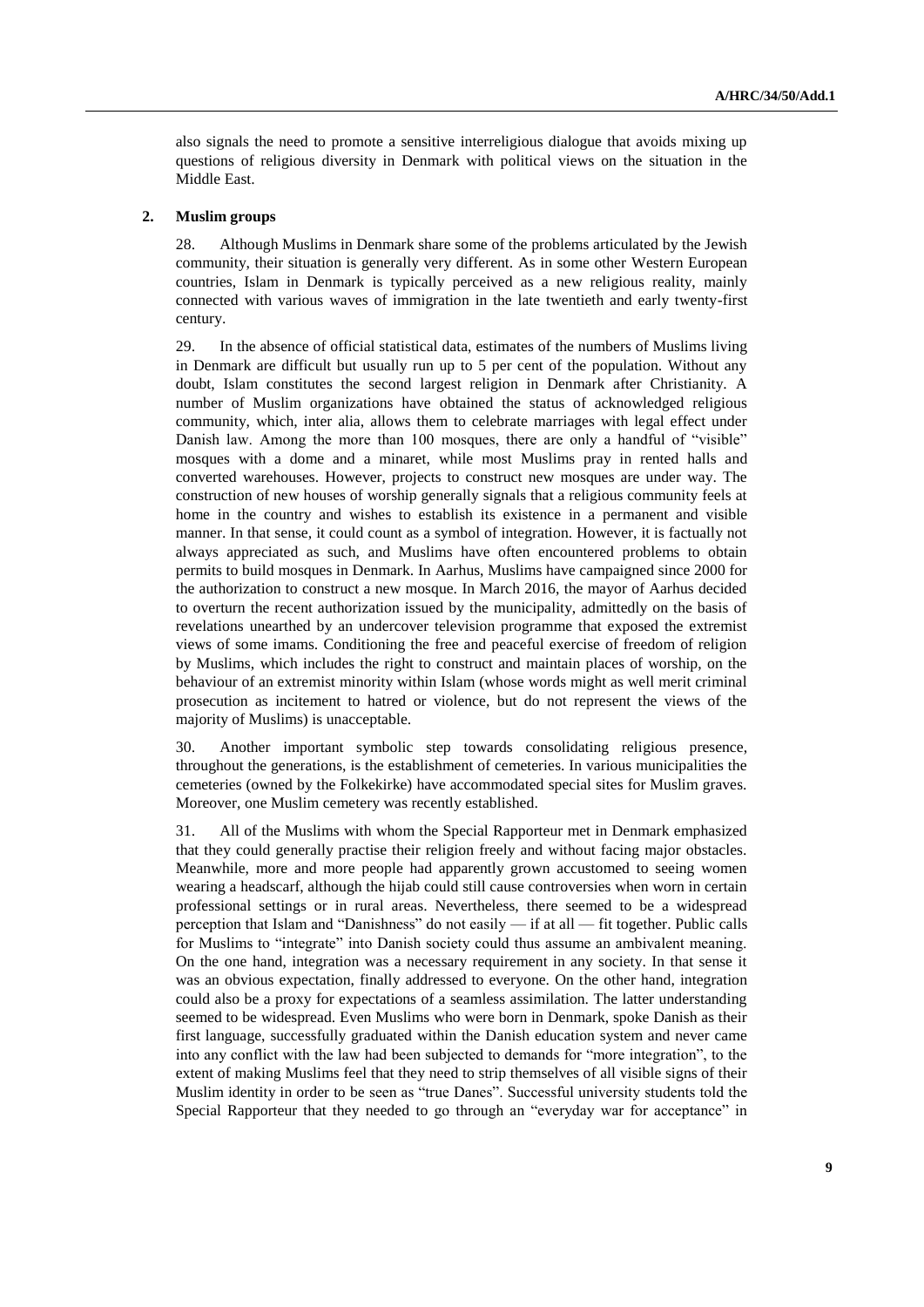Danish society owing to their Muslim identity and their choice to wear a hijab. It was striking that young persons who were successfully contributing to Danish society could be regularly and harshly questioned by others just for their religious observance. Perhaps one reason was the continued predominance of a Lutheran understanding of faith as mainly a matter of the heart, which generally should not become "too visible", unless it manifests itself as "culture", roughly analogously to the largely cultural role of the Folkekirke.

32. The permanent insistence on more integration mainly addressed to Muslims, in conjunction with a nationalist political rhetoric highlighting "Danishness" and "Christian values", sends a very ambiguous message to Muslims and may cause feelings of alienation and frustration. One small example concerns regulations in one municipality that cafeterias in public institutions, including kindergartens and schools, must offer pork on an equal basis as other foods. While those who do not wish to eat pork would have access to alternative menus, the officials who promoted the regulation elevate pork-eating into an essential part of Danish identity.

33. The main concern expressed by members of Muslim communities was the negative perception of Islam, which many apparently associated with backwardness, extremism, discrimination against women, violence or even terrorism. In that context, none of the Muslim interlocutors denied that extremist tendencies did exist in the country and that they must be openly and frankly addressed. However, the prevailing feeling among Muslims seemed to be that extremist manifestations of Islam not only received disproportionate attention in public and political discussions, but also were interpreted as representing "real Islam". In other words, radical voices always seemed to enjoy an "authenticity benefit" in the sense that they confirmed people's negative expectations, thereby reinforcing an existing fear of Islam in large parts of the society. By contrast, moderate or liberal views expressed by Muslims were often seen as merely "exceptional" and thus much less, if at all, "authentically" Islamic.

34. Muslims interlocutors expressed their dismay at the swift public reactions by some politicians after a television documentary entitled "Under the veil of the mosque", which had been broadcast a few days before the start of the visit. The documentary unmasked extremist views existing among some imams in Denmark. Without denying that such religious extremism warrants a clear political response, the Muslim interlocutors had been taken aback by the promptness of harsh rhetorical reactions that somehow targeted the Muslim communities as a whole, for instance, by freezing plans to build a mosque. Moreover, some leading politicians reportedly made cryptic statements about putting an end to policies of tolerance without specifying what that meant. The Special Rapporteur sensed anxieties among Muslims that the establishment of new rules concerning the acknowledgment of religious communities could be used in the future to strip Muslim communities from their achieved status positions in Denmark or to develop new tools for controlling religions, particularly Islam. This illustrates a need for more dialogue and trustbuilding between State institutions and Muslim organizations to prevent an atmosphere of increasing suspicion.

35. Some of the remarks made by leading politicians in reaction to the television documentary could hypothetically indicate a political move back to a literal understanding of article 67 of the Constitution, including its far-reaching limitation clause that "nothing at variance with good morals or public order shall be taught or done". As mentioned at the outset, this would not be in line with the modern understanding of freedom of religion or belief, which does not give free reigns to legislators to impose limitations whenever "public order" interests may be at stake. For limitations to be justifiable, a much more refined set of criteria must be met to ensure that limitations always remain exceptions to the rule that human beings should exercise their rights to freedom, including in the area of religion or belief.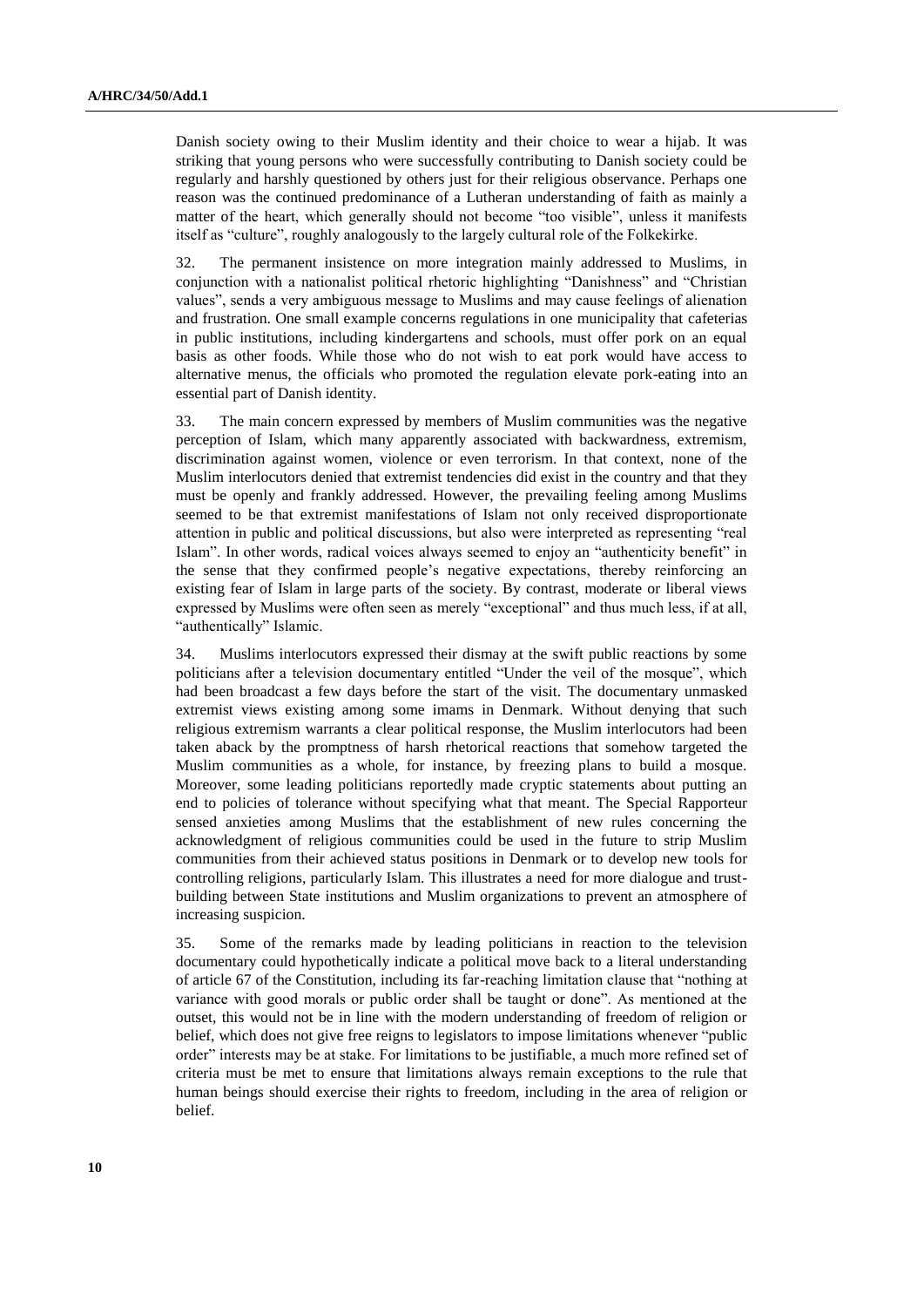#### **3. Christian minorities**

36. Outside of the Folkekirke, other Christian communities also exist in Denmark. They come from the whole spectrum of Christian Churches, ranging from Old-Oriental and Orthodox Churches to various branches of Protestantism and Pentecostal communities. Most of them have just a few thousand followers. After the Folkekirke, the Catholic Church forms the second biggest Christian community, although its constituency comprises not much more than 1 per cent of the membership of the Lutheran Evangelical Church.

37. There have been Baptists in Denmark for centuries. Until the early nineteenth century, they had suffered from serious persecution, since all parents were legally obliged to baptize their newborn children, which the Baptists refused for theological reasons. Even after the 1849 Constitution, which introduced freedom of worship for everyone, it took more than a century before the Baptists received their formal recognition as a religious community, in 1953. While appreciating the prevailing liberal atmosphere in Denmark in which they can fully enjoy their freedom of religion, the Baptists criticize the nonegalitarian treatment of religious communities, which consistently excludes them from certain rights and privileges enjoyed by the Folkekirke. In that regard, what matters more than financial and other disadvantages is the element of a symbolic humiliation, which they often feel. That symbolic dimension, they emphasize, has sometimes been "trivialized" by State representatives when dismissing their claims for equal treatment as allegedly being motivated by financial and fundraising interests only.

38. Similar criticism came from the Catholic Church. Unlike the Baptists, Catholics have a history in Denmark of being a community of "foreigners", traditionally composed of traders, diplomats and other people temporarily residing in the country. Even today, the growth of the Catholic Church is largely due to recent waves of immigration. The Catholics would like to level a church tax paid regularly by their members, in order to ensure more stability concerning the resources they need for running charity organizations and private schools, and for the maintenance of church buildings, some of which are historical. A Catholic priest expressed frustration that, before being entitled to baptize a child, he would always have to wait for certain documents to come from the Folkekirke, which he — as a born Dane — found slightly annoying, since it constantly reminded him that Catholics, like other minorities, only rank second after the Evangelical Lutheran Church.

39. Jehovah's Witnesses have lived in Denmark since the late nineteenth century and can teach, preach and practise their religion without facing any obstacle. Conscientious objection to the military service, which in Denmark continues to be mandatory, is granted to Jehovah's Witnesses without undue procedural stipulations. Occasional complications concerning the right to adopt children have been settled satisfactorily. With regard to medical treatment without blood-transfusion, a core issue within the ethics of the Jehovah's Witnesses, they even see the current accommodating arrangements in Denmark as a model for Europe.

### **4. Other religious groups**

40. Denmark has become a home for communities outside the circle of traditional monotheistic religions, such as Hindus and Buddhists. The country also hosts around one thousand Baha'is, which represent a comparatively new monotheistic religion of the book. Unfortunately, it was not possible during the visit to meet representatives of members of those religious communities.

41. The Church of Scientology, which has existed in Denmark since the 1960s, has its European headquarters in Copenhagen. In the absence of the formal status of an acknowledged religious community, Scientology operates as a private association. Scientologists also run a few free schools, in which teachers from the Church of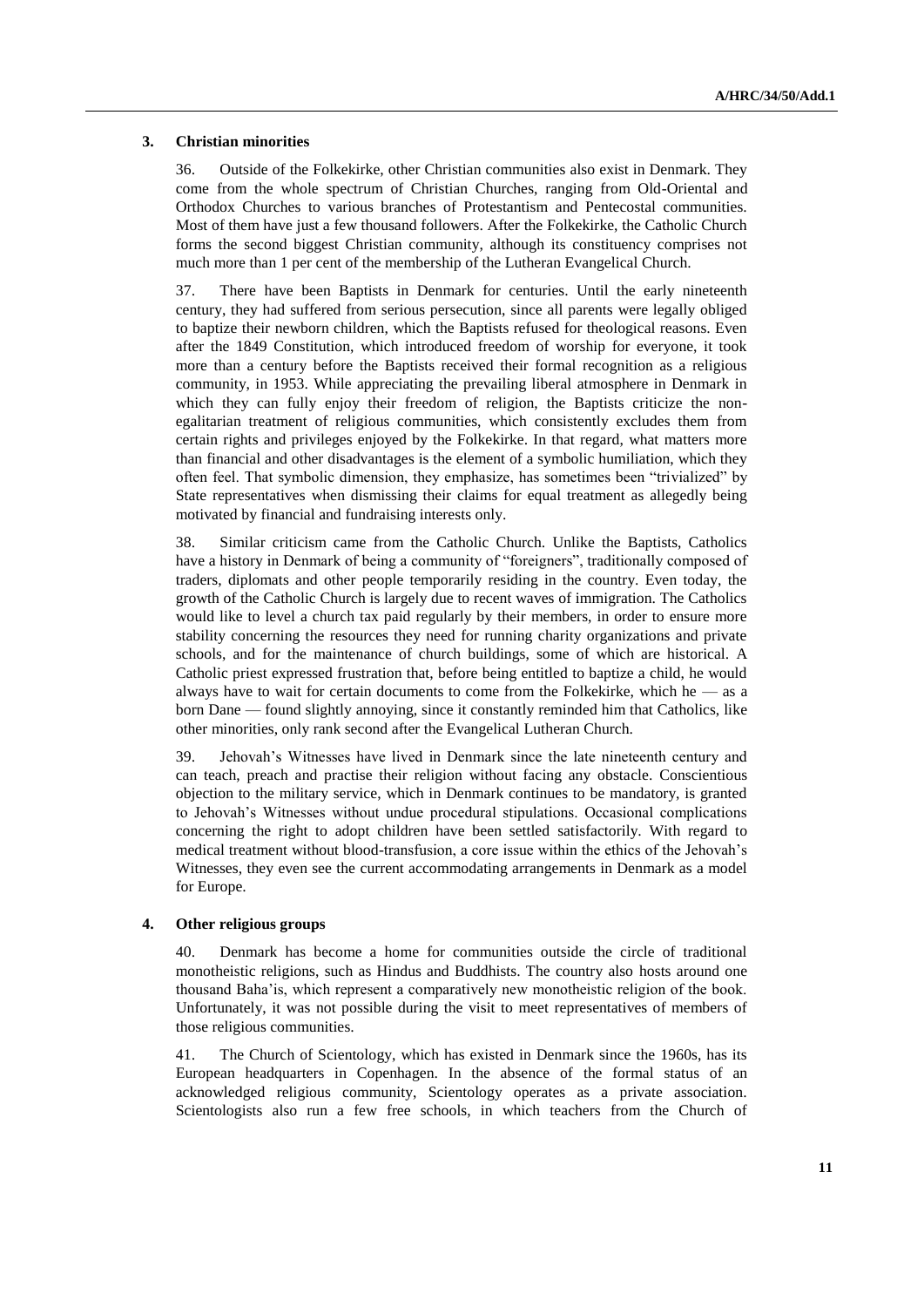Scientology work alongside teachers from outside of the Church. These schools use teaching methods developed by the founder of Scientology, L. Ron Hubbard. Although Scientologists complained about what they consider to be unfair media coverage, including by public broadcasting corporations, they pointed out that they generally operate freely in Denmark.

#### **5. Humanist Association**

42. Whereas neighbouring Norway reportedly hosts the highest percentage of organized humanists worldwide, the Humanist Association in Denmark, established in 2008, has only a few hundred members. Obviously, the humanists do not consider themselves a religious community. Although certainly not all of them are atheists, and some have their own separate organizations, the humanists generally promote worldviews, ethics and norms without reference to God. At the same time, they practise rituals and ceremonies in analogy to religious communities, including initiation rites, "humanist confirmation" (a term apparently borrowed from Protestantism), marriages and funerals. Furthermore, they also promote freedom of religion or belief for non-religious persons, especially in the field of school education.

43. Since 2010, the Danish Humanist Society has established a dialogue with the Government in order to make it possible for a group as themselves, which shares a life stance but lacks a belief in a transcendent power ("gudsdyrkelse"), to apply for the status necessary to conduct marriage ceremonies.

44. By rendering the acknowledgment of a religious community dependent on faith in a transcendent power, the Danish law deviates from European and international human rights law. Both the European Court of Human Rights and the Human Rights Committee, which monitors compliance with the International Covenant on Civil and Political Rights, have developed jurisprudence that understands freedom of religion or belief more broadly. According to the Human Rights Committee, article 18 of the Covenant protects "theistic, non-theistic and atheistic beliefs, as well as the right not to profess any religion or belief".<sup>1</sup> In other words, freedom of religion or belief covers the whole range of identity-shaping convictions and conviction-based practices, including beyond traditional forms of monotheistic faith and worship. For article 67 of the Constitution to remain in line with the development of freedom of religion or belief in European and international human rights law, it should be interpreted in a broad and inclusive way. The future treatment of the humanists may in this context assume the quality of a test case.

# **V. Challenges arising in the context of immigration and asylum**

45. The Special Rapporteur often heard that the Danish people did not much care about religious issues generally. However, public attention could rise swiftly whenever religion comes up in the context of immigration, which has changed the Danish religious landscape profoundly by confronting a traditionally very homogeneous society with new religious communities, in particular Islam. Thus, religion has become visible and tangible in ways that differ greatly from the prevailing Lutheran focus on faith as chiefly concerning the person's inner disposition. These far-reaching changes have occurred within just a few decades and are continuing, which understandably may cause feelings of anxiety and unease.

<sup>&</sup>lt;sup>1</sup> See Human Rights Committee general comment No. 22 (1993) on the right to freedom of thought, conscience and religion.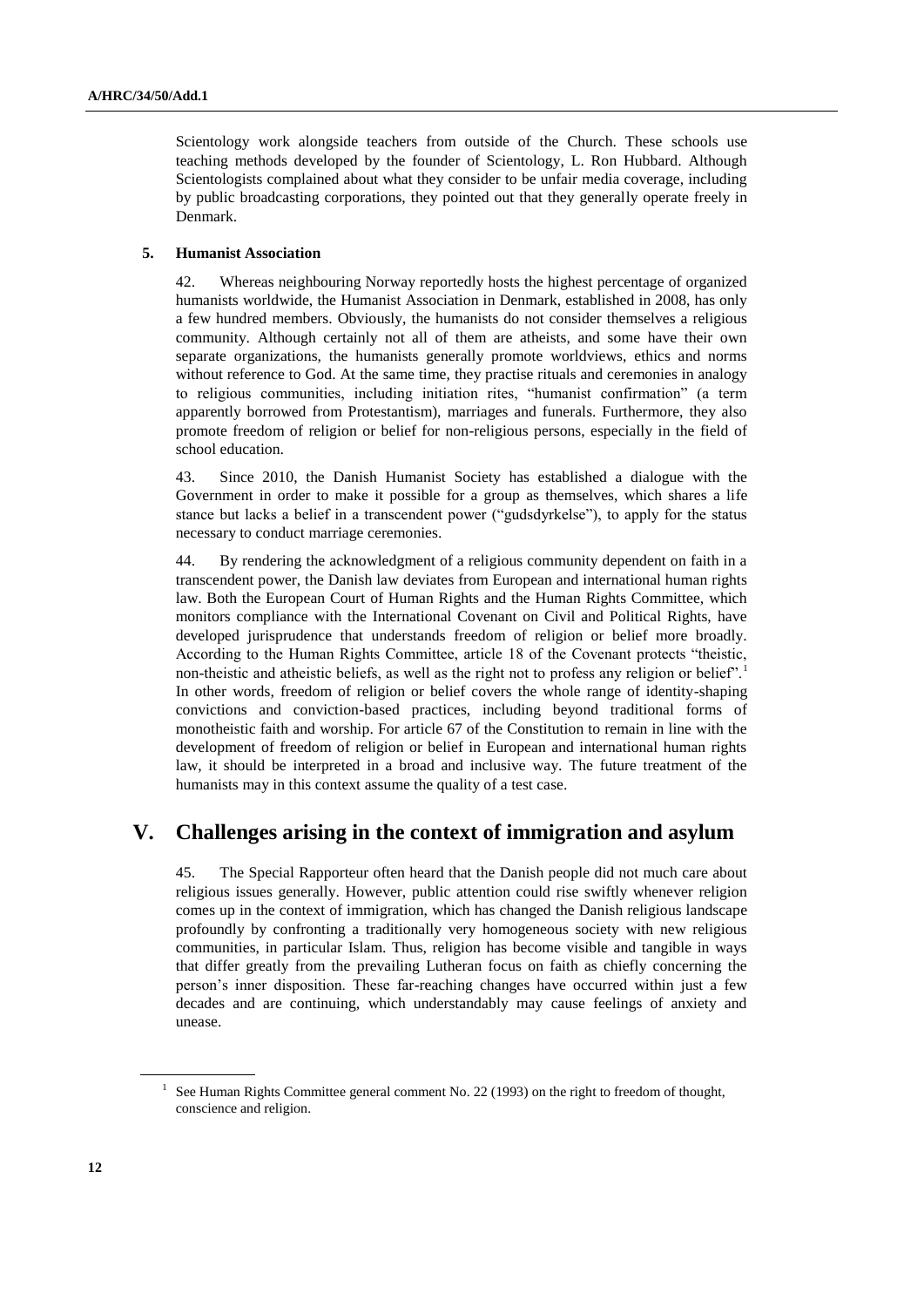46. In discussions held not only in the Copenhagen but also in Aarhus and Vollsmose, the Special Rapporteur sensed a tendency among public officials to handle religious issues, especially in their community aspects, very cautiously and to focus their discourse on the importance of protecting "the integrity of the individual" from religious pressure by the community. There are certainly reasons for such an approach. Among other things, freedom of religion or belief recognizes ambiguous attitudes towards religion, including the freedom not to care about religious issues or to keep them entirely private. Not every individual from a Muslim family background or with a "Muslim name" wishes to fast during Ramadhan. In a somewhat nervous societal climate in which Islam attracts much public attention, it is all the more important to maintain a sensitive approach that avoids putting religious labels on people too quickly, in particular immigrants, who live in complicated and at times even vulnerable circumstances.

47. However, a cautious approach should not lead to putting a taboo around religion. Although religion is not the key to understanding all the challenges connected with immigration and integration, it is certainly an important aspect that warrants attention and should be addressed, always on the basis of respect for human beings and their selfarticulated needs, wishes and identities. This includes accommodating the community dimension of religion, which for many — but certainly not all — migrants may be very important.

48. In immigration and integration policies, religious communities often seem to be seen as part of the problem, i.e. a possible threat to individual freedom, rather than as part of possible solutions. As mentioned above, when asked how they deal with religion, State representatives working on integration repeatedly stressed that the Government would mainly protect "the integrity of the individual". Of course, this is an important and indeed indispensable part of any human rights-based policy. Depending on the circumstances, it should also include measures to protect some individuals — not least women, or lesbian, gay, bisexual, transgender or intersex persons — from pressure that they may experience within their own religious communities. At the same time, it would be problematic to ignore the fact that many immigrants (although perhaps not all of them) may also wish to have sufficient space for the community dimension of religious practice, which is not a mere "secondary" or marginal aspect of freedom of religion or belief. However, the Special Rapporteur repeatedly sensed reluctance, including when talking to government officials, towards accommodating new religious community life in Denmark. Integration policies generally seem to favour an integration of individual migrants into existing (mostly secular) institutions, such as sports clubs, cultural associations and many other organizations, which is good but possibly not enough.

49. According to reports, extremely complicated conflicts have arisen in asylum centres. Having to live in an asylum centre means undergoing enormous stress and frustration, with the risk that tensions arising from whatever reasons — lack of space, language barriers, unclear prospects, etc. — can easily escalate and possibly intermingle with issues of religious or cultural pride. The Special Rapporteur did not visit any asylum centres during his visit to Denmark, but spoke with people who work with asylum seekers staying in such centres. He was told that those in charge of the centres sometimes follow an excessively cautious approach towards religion as previously described, to the extent that they ban any religious practice in the public areas of the asylum centre. While a certain level of regulation is required to ensure cohabitation in such centres, the complete ban of prayer in collective areas seems an unduly restrictive measure that might amount to a violation of freedom of religion if no alternative space is offered for collective prayer.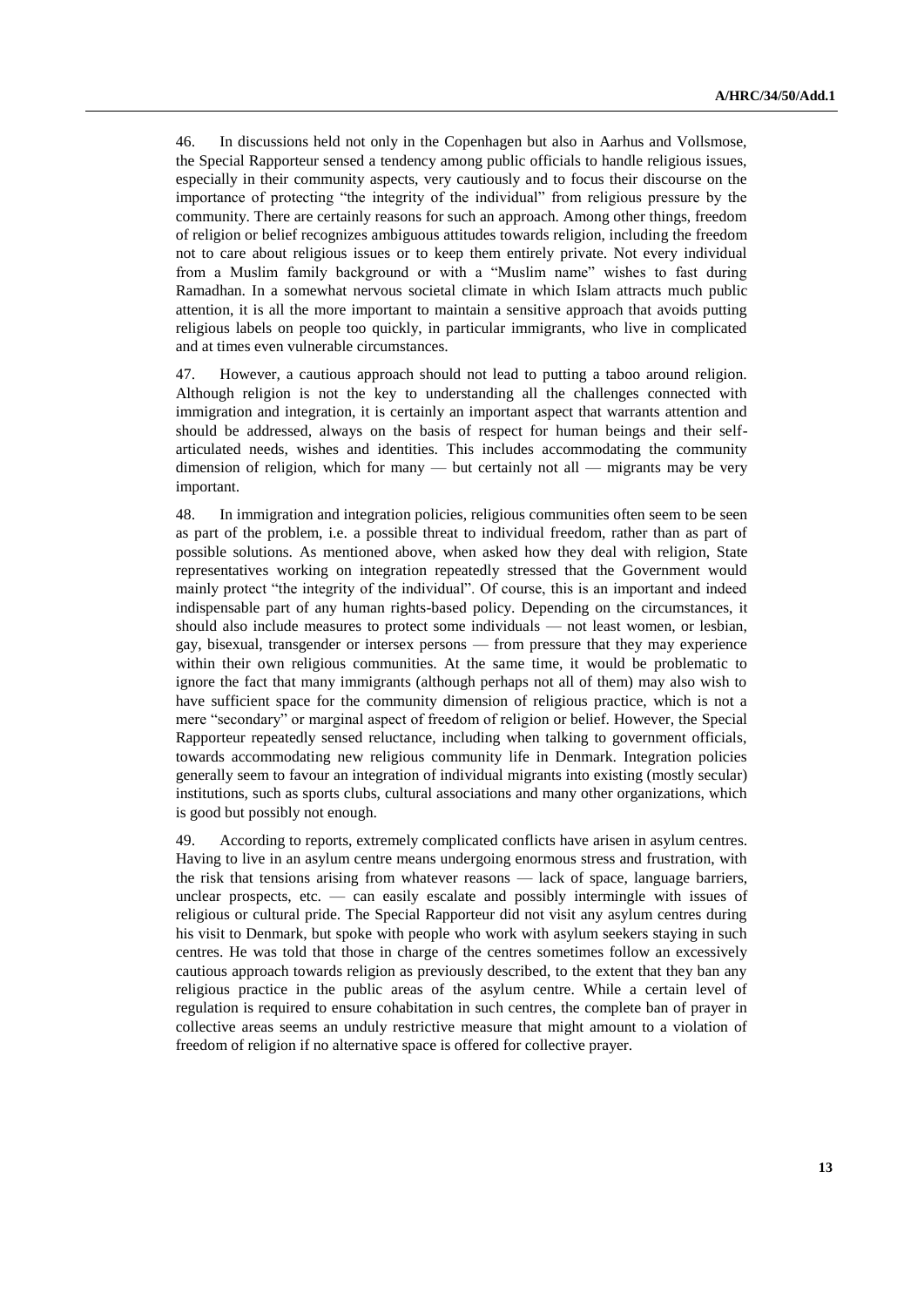# **VI. Conflict prevention through proactive outreach programmes**

50. A particular problem that is of concern to many people is the rise of religious extremism, not least after the killings of February 2015 at the Krudttønden cultural centre and in front of the Great Synagogue in Copenhagen. Furthermore, the Danish population had been shocked on numerous occasions by reports that adolescents and young adults who had grown up in Denmark had travelled to the Syrian Arab Republic to fight for the socalled Islamic State or other terrorist groups. Some of them had presumably died in such fights.

51. Aarhus has gained international reputation for its de-radicalization model, supported by the European Commission and defined by a proactive outreach to all parts of the municipality in order to build sustainable trust. Social workers, police and other actors closely cooperate in a "cross-sectoral approach" that facilitates finding tailor-made pragmatic solutions before a personal crisis with possibly disastrous effects unfolds. The "info house", to which anyone should have easy access, embodies the open-door policy adopted by the municipality in general. The message conveyed to the population is that anyone confronted with personal problems of whatever sort can count on professional support, including through counselling, mentoring and other offers. Even those who have come in conflict with the law and thus have to face punishments will also receive support, if they wish.

52. The cautious approach to religion, as presented in the previous section, also prevails within the Aarhus model for de-radicalization. The headline "political and religious extremism" already signals that religion is not addressed in isolation. In practice, the programme aims at broadening the options that individuals at risk have in their daily lives, for instance, concerning accommodation, jobs and social contacts. According to information received from the municipality, the programme has yielded tangible results, as testified inter alia by a sharp decline of young people travelling to the Syrian Arab Republic to join the so-called Islamic State.

53. Close cross-sectoral cooperation also characterizes the community work carried out in Vollsmose, part of the Odense municipality, where 60 per cent of the inhabitants are of "other ethnic backgrounds" and where there is a very high rate of unemployment. Vollsmose made national headlines by employing a Muslim woman who wears the hijab to conduct outreach work for the police as an attempt to build more trust with immigrant communities from Somali, Palestinian and other origins. However, as part of a policy of reaching out to immigrant communities, Muslim women (who wear the hijab or not) should ideally be part of a police force that is diverse in terms of gender and religion, and not simply recruited on an ad hoc basis to gain the trust of communities where mistrust towards the police can be a difficult obstacle to overcome. Indeed, "trust" is common to a number of new initiatives, such as a language café, mothers support group, mentoring programme for immigrant children, etc. The local parish of the Folkekirke has hosted interreligious dialogue projects, thereby bringing together Sunnis, Shias and Christians from various denominations. Many of these initiatives have a particular gender aspect and aim at empowering women. The projects carried out in Vollsmose may serve as a good example of an approach that more explicitly and proactively addresses religion and religious community concerns and does not focus exclusively on the individual.

## **VII. Blasphemy law and anti-hatred provisions**

54. Danish society has a reputation of valuing freedom of expression highly. It thus came as a surprise when in 2015 the Government announced that it would keep the existing blasphemy provision — article 140 of the Penal Code — despite the fact that it had not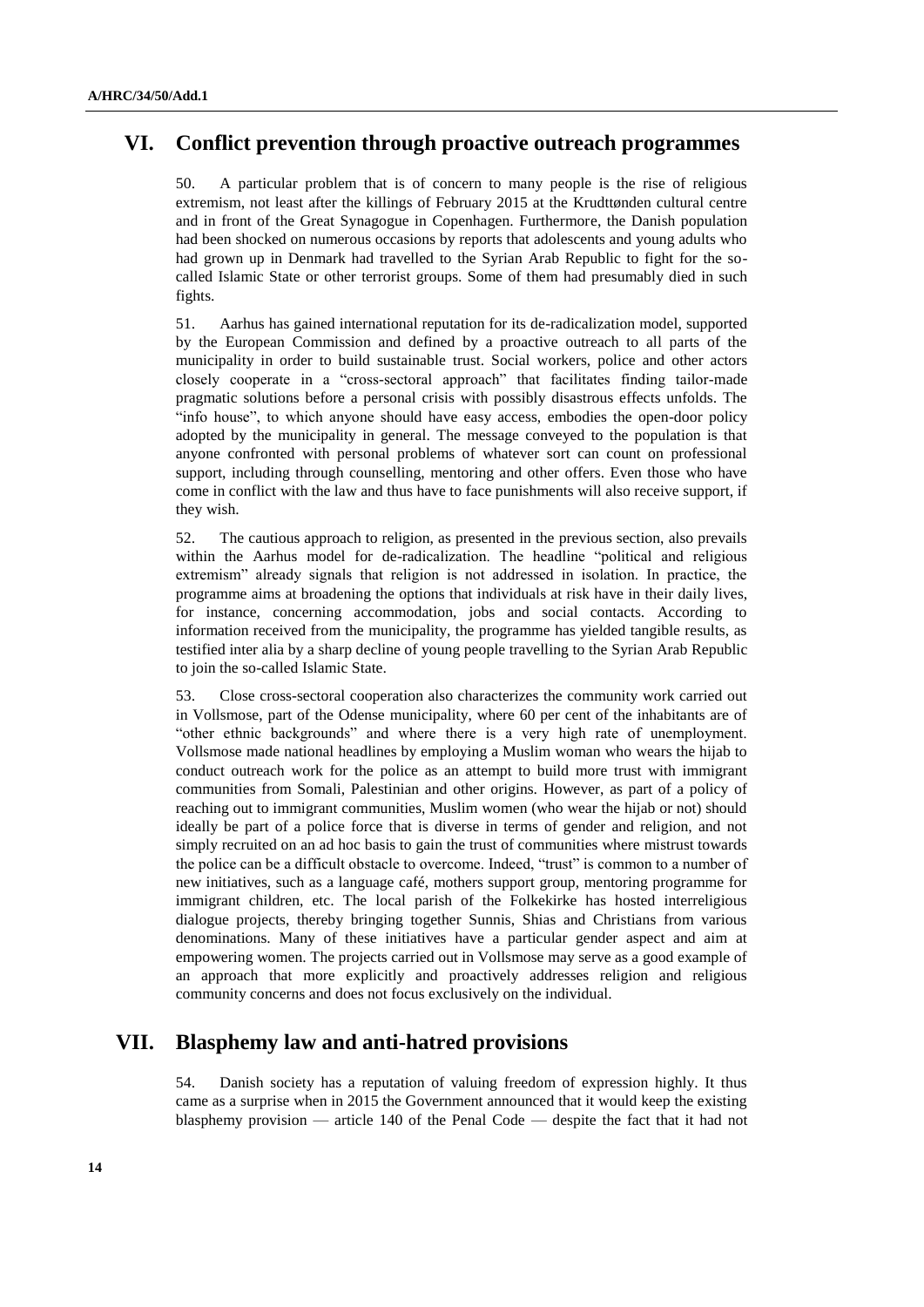been used for decades and contrary to the recommendations by United Nations human rights bodies.

55. Some interlocutors opined that abolishing the blasphemy provision could send the wrong signal and be perceived as an attempt to legitimize offensive depictions of Islam, thus possibly alienating the Muslim population, who generally feel targeted by many ugly manifestations of hatred. However, one may wonder whether the hate-speech provision (article 266 b of the Penal Code), which inter alia covers threatening, humiliating and degrading speech that targets people on the basis of their religion, would not suffice. Indeed, it seems that the Government cannot imagine any actual use of the blasphemy provision except in very narrow circumstances, for example, when a holy book or other highly symbolic item would be publicly burned, destroyed or other otherwise desecrated.

56. The reason for keeping the blasphemy provision seems understandable, as it intends to protect minorities who are currently under heavy pressure. However, it is not in line with international standards on freedom of expression and sits uneasily with the general policy adopted by European Union member States for all anti-blasphemy laws to be repealed. In this context, the Special Rapporteur would like to refer to an action plan elaborated in October 2012 under the auspices of the Office of the United Nations High Commissioner for Human Rights. Without denying the need for restrictive measures in extreme cases, the Rabat Plan of Action on the prohibition of advocacy of national, racial or religious hatred that constitutes incitement to discrimination, hostility or violence calls upon States to repeal blasphemy laws. At the same time, the Rabat Plan of Action emphasizes the primacy of non-restrictive measures to counter incitement to acts of hatred, for instance, through crossboundary communication, educational efforts, community outreach, fair representation of minorities in public media and solidarity actions in support of targeted individuals or communities.

## **VIII. Issues of sexual orientation and gender identity**

57. Denmark is in many ways at the forefront of promoting gender equality, not only with regard to men and women, but also concerning diverse expressions of sexuality broadly speaking. In 1989 legislation was introduced on registering same-sex partnerships, and Denmark legalized same-sex marriage in 2012. Beyond the legal sphere, respect for equality and tolerance towards lesbian, gay, bisexual, transgender or intersex persons is reflected in the school curriculum.

58. In many countries, such developments meet with resistance by parts of society, often in the name of traditional religious family values. This has given rise to a widespread perception — or rather misperception — that freedom of religion or belief and policies of gender or sexuality emancipation do not fit together, even though they both belong within the human rights framework. Against such antagonistic views, the experience of Denmark provides an interesting and encouraging example that respect for freedom of religion or belief and promoting non-discrimination on the basis of sex, gender identity or sexual orientation can go well together.

59. In 1989, one of the first people to register in a same-sex partnership was a gay pastor of the Folkekirke, which illustrates openness on the side of the Church and the parishioners. A new step was taken in 2012, when legislation was introduced to celebrate same-sex marriages in the Established Church. Although it caused some disturbance in parts of the Church, the new law found broad acceptance not only in the population at large, but also among church attendants and the Lutheran clergy. Those comparatively few pastors who do not wish to be personally involved with the celebration of same-sex marriages in the Church have never been compelled to do so.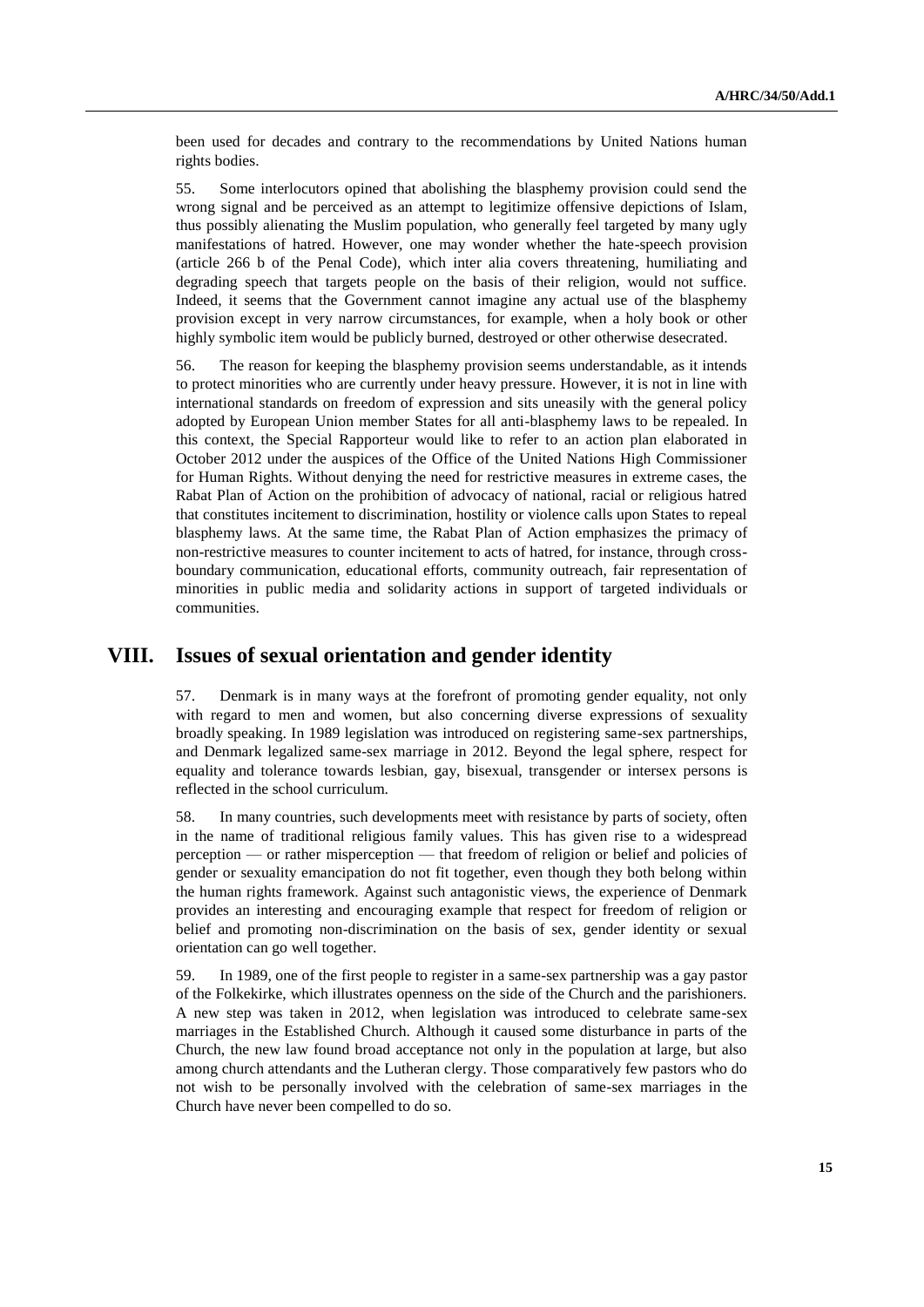60. The Special Rapporteur did not hear about other religious communities in Denmark that celebrated same-sex marriages during their religious services. However, this may change in the future. While interlocutors from various communities with whom he discussed the theme usually showed quite tolerant attitudes, a study published in 2015 reported ongoing homophobia in certain conservative religious circles, across various religions. This is certainly an issue that warrants further attention, communicative outreach and discussions.

61. Until some years ago, the Islamic headscarf used to be interpreted by some as women being given an inferior status to men. However, such perceptions are changing. The Women's Council, an umbrella organization that has existed in Denmark since 1899 and brings together 44 women's organizations from various sectors of society, generally accepts the hijab and the few hijab-wearing women who operate within the Council. The Council supported a woman who had lost her job at a supermarket because she had insisted on wearing the headscarf at work. The complaint she filed had been turned down by the Supreme Court in 2005. Members of the judiciary conjectured that today a similar case might be treated differently within the court system, owing to changing perceptions and attitudes in society. It should be noted that a law enacted in 2010 forbids judges and juries to wear religious or political symbols while in court. While the importance of maintaining a strict appearance of impartiality in a court of law is undisputed, such legislation could have a disparate effect on different religious groups, as only a few (the hijab for Muslim women and turbans for Sikh men being the best-known examples) require their members to wear certain garments as part of their religious observance. The Special Rapporteur encourages further discussions on this issue.

## **IX. School education, awareness-raising and interreligious dialogue**

62. Throughout their entire formal education, Danish students learn about religion. The subject aims to provide information so as to empower students to reflect on and discuss themes connected to religion and to make responsible personal choices in that area. In spite of such knowledge-orientation, however, the discipline itself highlights "Christendom" in its title. While during the first seven years of schooling the focus of religious education is on Christianity, children in grades eight and nine are taught about world religions in general. Although the teaching does not include any religious practices in school, those parents or students who object on conscientious grounds can have their children exempted without difficulty. When visiting a school in the neighbourhood of Norrebro in Copenhagen, the Special Rapporteur talked with teachers and students at grade 9 about their experiences and learned that religious themes also regularly come up in disciplines outside of the subject "Christendom". Critics of the Danish curriculum have voiced concerns that the amalgamation of "Christian values" with "Danishness" may lead to marginalizing children from minority families.

63. Beside public schools, which constitute the backbone of the Danish school system, some 500 private schools ("free schools") exist, many of which are run by religious organizations, such as the Catholic Church, various Muslim organizations and the Jewish Community, which has one school in Copenhagen. According to information provided by the Church of Scientology, a few free schools in Denmark have adopted teaching methods of L. Ron Hubbard, the founder of the Church of Scientology.

64. While private educational institutions exist at all levels of the school systems, from kindergartens to gymnasiums, this is not the case at the university level. Concerning university training, Denmark holds a strict monopoly, with the effect that private institutions of learning with academic aspirations do not receive any official recognition.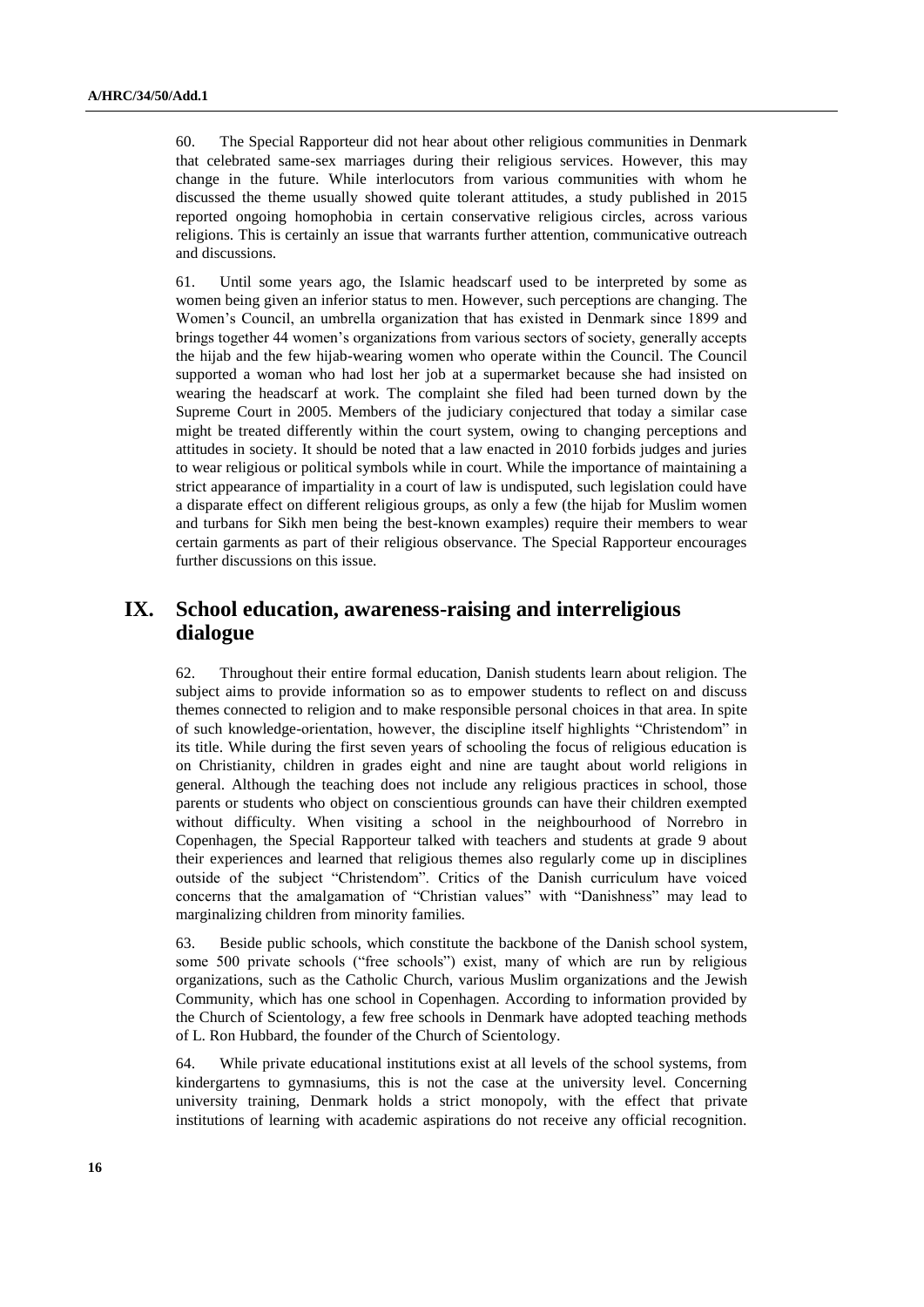This inter alia affects the private schools of Lutheran Theology in Copenhagen and Aarhus. Students enrolled in those institutions do not receive any financial benefits from the State, and exams can only be conducted in cooperation with recognized universities in Denmark or universities abroad, which have to provide certificates formally.

65. In religiously pluralistic societies, interreligious dialogue is important to prevent stereotypes, dispel misunderstandings and develop trust across religious and denominational divides. The Special Rapporteur attended a discussion facilitated by the "Din tro min tro" ("your faith, my faith") project, an initiative originating from the Folkekirke but also supported by the State. Three women belonging to Judaism, Christianity and Islam explained their faiths and practices to grade nine students in Norrebro. The close and amicable environment in which the representatives of the three religions spoke was as impactful as the words themselves. The students participated eagerly in a spirit of open curiosity and interest. Remarkably, most of the students, when declaring their own conviction, said they were atheists. This may serve as yet another example indicating the need to open up interreligious dialogue projects so as to acknowledge agnostics or atheists, who apparently represent very broad currents in society. In other words, interreligious dialogue should — not necessarily always, but certainly more often broaden into interconviction dialogue.

# **X. Specificities concerning Greenland and the Faroe Islands**

66. Owing to time constraints, the visit could not directly cover Greenland and the Faroe Islands, which belong to Denmark, while enjoying self-government concerning their internal affairs. The Special Rapporteur met with representatives of Greenland and of the Faroe Islands who resided in Copenhagen and he had a discussion with women from Greenland.

67. The Lutheran Evangelical Church also has the status of Established Church in Greenland and the Faroe Islands. Membership in those two territories is even higher than in the rest of Denmark, at above 90 per cent of the population, while the numbers of religious minorities living in those territories is very low. More importantly, actual church attendance in Greenland and the Faroe Islands is significantly higher than in the rest of Denmark. The introduction of same-sex marriage ceremonies found broad approval in Greenland and was also supported by the one bishop, a woman, who serves in the Greenlandic Folkekirke.

68. The teaching of religion in Greenland, while mainly focusing on Christianity, also includes information about the traditional Inuit religion. After the advent of Lutheran missionaries in the early eighteenth century, most of the traces of Inuit spirituality were eradicated. Two women from Greenland who currently live in Copenhagen described Greenlandic customs and practices, such as music, dances, the use of amulets, everyday habits, etc., in which elements of the old spirituality at least remain tangible to a certain degree. The younger generation seems to show great interest in capturing and, if possible, reviving those practices as part of their collective identity. A big problem, however, is the lack of funding. Thus, the women expressed hope that the international community and international donors would give more support. According to reports, only two pastors work in the rest of Denmark to offer services to Greenlanders in their native tongue, which is greatly insufficient.

# **XI. Conclusions and recommendations**

69. **Denmark is a liberal country that values and respects freedom of religion or belief alongside other rights to freedom. People can express and practise their**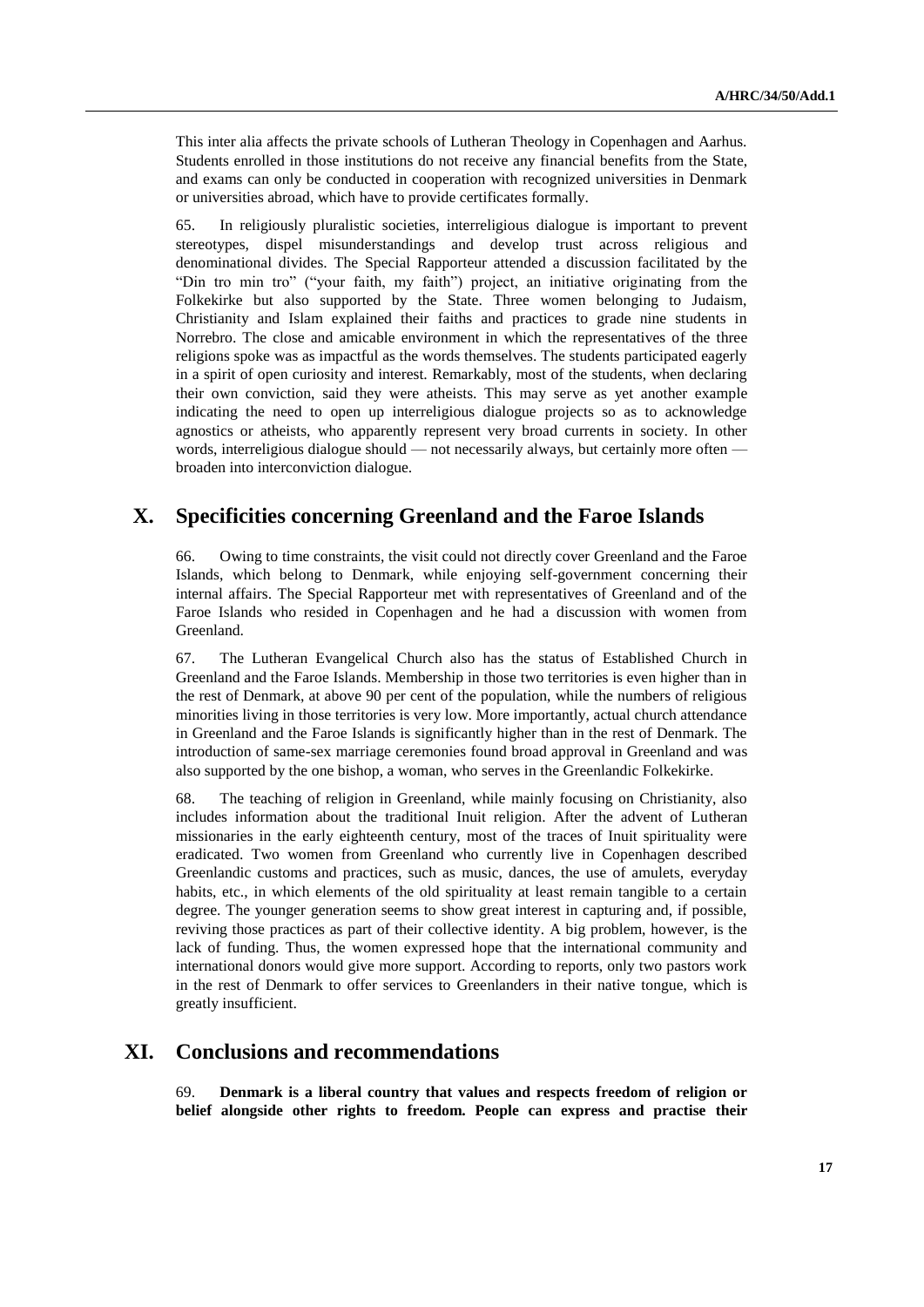**religious or non-religious convictions freely. Religious communities do not need any special legal status to exercise the collective aspects of their freedom of expression or to perform their community functions. Those communities that wish to obtain a status as a collective legal entity have various options. One possibility is to register as a private association. In order to celebrate marriages within their communities with immediate legal effect under the Danish marriage law, they need to be granted the status of an "acknowledged" religious community by the Ministry for Ecclesiastical Affairs. The Evangelical Lutheran Church enjoys a special rank as "the Established Church of Denmark" (usually called "Folkekirke") and is supported by the State.**

70. **While freedom of religion or belief is an obvious reality in Denmark, society also faces a number of challenges, described below.**

#### *Towards a more inclusive understanding of Danish identity*

71. **Until the late twentieth century, Denmark had been one of the most religiously homogenous societies in Europe. The Lutheran Evangelical Church had shaped an understanding of religion as being a highly intimate matter ("faith"), which at the same time functions as a source of ethical community values. This paradigm is still very much present in today's society. Due to recent waves of immigration, however, society has now been confronted with new and "more visible" forms of faith expressions that are sometimes perceived as not fitting into the traditionally established patterns and even, by some, as clashing with Danish identity. This has caused tangible nervousness in parts of the society, in particular when it comes to Islam, which meanwhile has grown to become the second biggest religion in Denmark. While Danish society has de facto become multi-religious, this reality still seems not to be fully reflected in the common idea of "Danishness". Even Muslims who have grown up in Denmark sometimes face strange demands that they should integrate more into society. Public discussions about Danish identity, if they do not acknowledge the increasing religious diversity, can easily lead to feelings of alienation among those whose "Danishness" is constantly questioned — often implicitly, but sometimes also quite explicitly.**

### *Fostering understanding between different societal groups*

72. **While social media can certainly contribute to new forms of communicative outreach, it can also strengthen tendencies of remaining within the circles of likeminded people, which can cause misunderstandings and polarization. The Special Rapporteur repeatedly heard assessments that the general tone of the societal debate in Denmark had become rougher and more intolerant. One example was the discussion on the religiously-motivated circumcision of male infants, as widely practised by Jews and Muslims. While circumcision is a complicated issue, those discussing it publicly should always be aware of how deeply it affects many Jews and Muslims living in Denmark. This was just one example illustrating the need to create greater mutual understanding. Moreover, Muslims often experience an atmosphere of unease and even suspicion in society. On the one hand, they supposedly do not fit into the traditional patterns of "Danishness" and "Christian values" and are often associated to terrorism and discrimination against women. On the other hand, they also confront partially aggressive manifestations of secularism that do not give much space to any visible religious expressions in general. At the same time, traditionalists in all religious communities often assume that people without religion would lack the necessary foundation for any moral values, which can breed suspicion against agnostics or atheists.**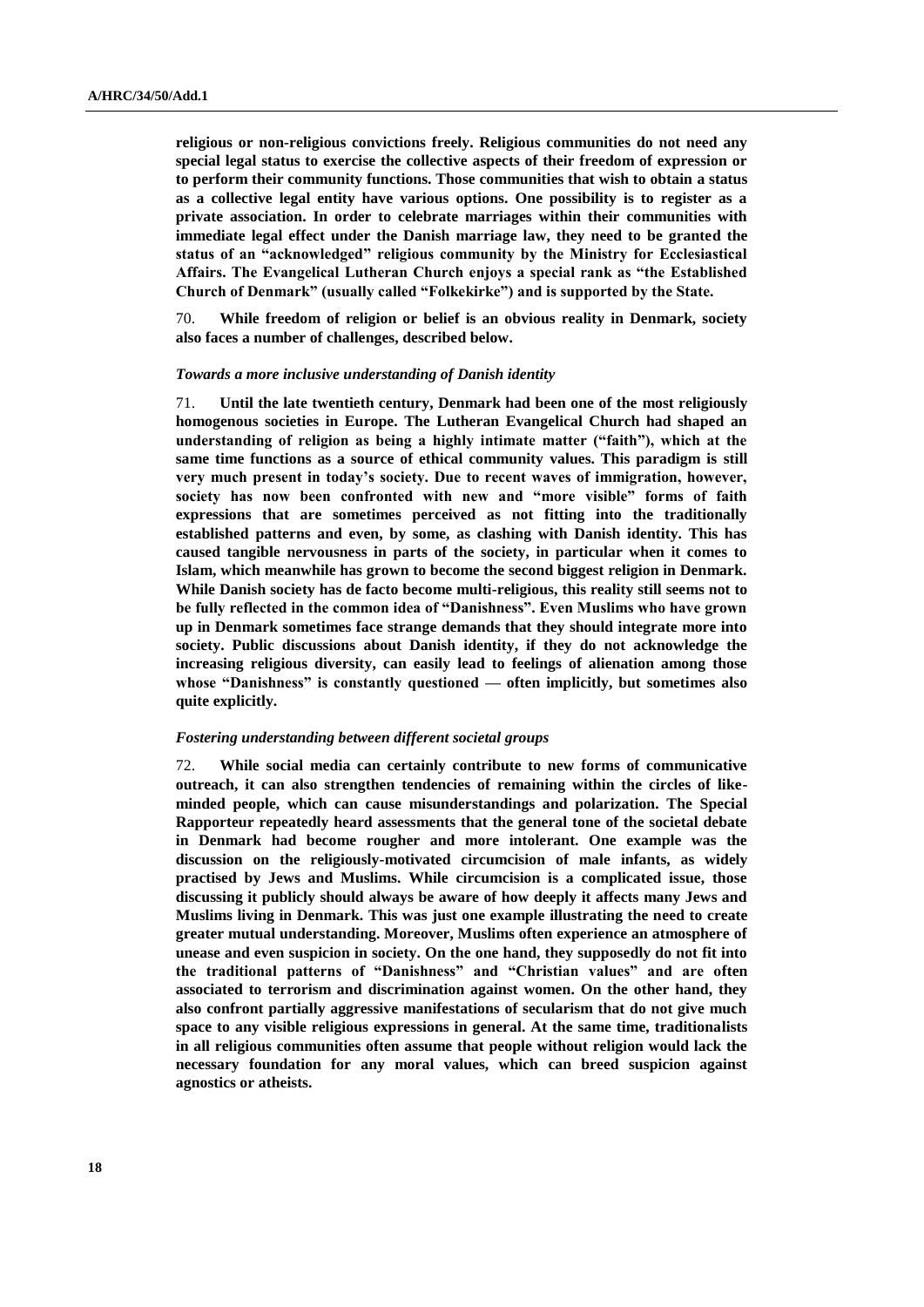#### *The future of the Folkekirke*

73. **The Folkekirke in Denmark largely functions as a source of inclusiveness. It has embraced far-reaching State-induced reforms in the area of gender and sexuality, and the celebration of same-sex marriages in the Church has found broad approval in society. Many pastors support refugees irrespective of their religious background and stand up in public against xenophobia and Islamophobia. Moreover, the Folkekirke can bridge the widening gap between religious minorities, especially Muslims, and those large parts of the society who generally do not care much about religion and yet remain somewhat in touch with the Church. It is that very spirit of inclusiveness, however, that at the same time can — and should — encourage new initiatives of sharing the privileges that the Church has traditionally enjoyed. Those privileges can have discriminatory effects on other religious or non-religious groups and often make the members of those groups feel that they are second class, which can cause emotions of frustration and at times even humiliation. During his visit, the Special Rapporteur heard about fears that embarking on a course of disestablishment would eventually lead to a sectarian closure by which the Church would abandon its legacy of catering for the people in the broad sense. He does not think that these fears are justified. They betray mistrust in the attractiveness of an autonomous Church and at the same time play down dangers of utilizing a State-controlled Church for purposes of narrow versions of identity politics.**

#### *Interpreting freedom of religion or belief in line with international standards*

74. **The Government must play a leading role in developing further a fair and inclusive Danish society in which members of different religious communities, as well as secular-oriented people, can equally feel at home. When doing so, the Government is naturally bound by the Danish Constitution enacted in 1849, including its article 67 on religious freedom. As mentioned in paragraph 5, article 67 should be seen in the light of European and international standards of freedom of religion or belief, which have much broader wordings. Some harsh statements made by leading politicians on the need to exercise more control over religious communities, in particular Muslim organizations, could indicate a shift backwards. It certainly has been perceived as such by members of religious minorities. According to European and international standards that Denmark has accepted, limitations on freedom of religion or belief, if deemed necessary, must meet a number of criteria, which are much more specific and strict than the general "good morals or public order" formula in article 67 of the Constitution.**

75. **Against this background, the Special Rapporteur would like to provide the following recommendations:**

It is the responsibility of the Government to take the lead in developing a **more inclusive understanding of Danish identity. This requires activities in various spheres of social life, including education, media politics, outreach activities, etc;**

(b) **The Government should send clear and unambiguous messages that all people living in Denmark, including members of religious minorities, should feel safe and at home in the country. These messages should promptly and strongly counter the increasing idea that "Islam is a threat to Danish identity";**

(c) **In integration programmes, the Government should explore the dimensions of religious community life as a positive resource for strengthening intragroup and intergroup solidarity, while at the same time continuing to provide protection to every individual against undue external pressure;**